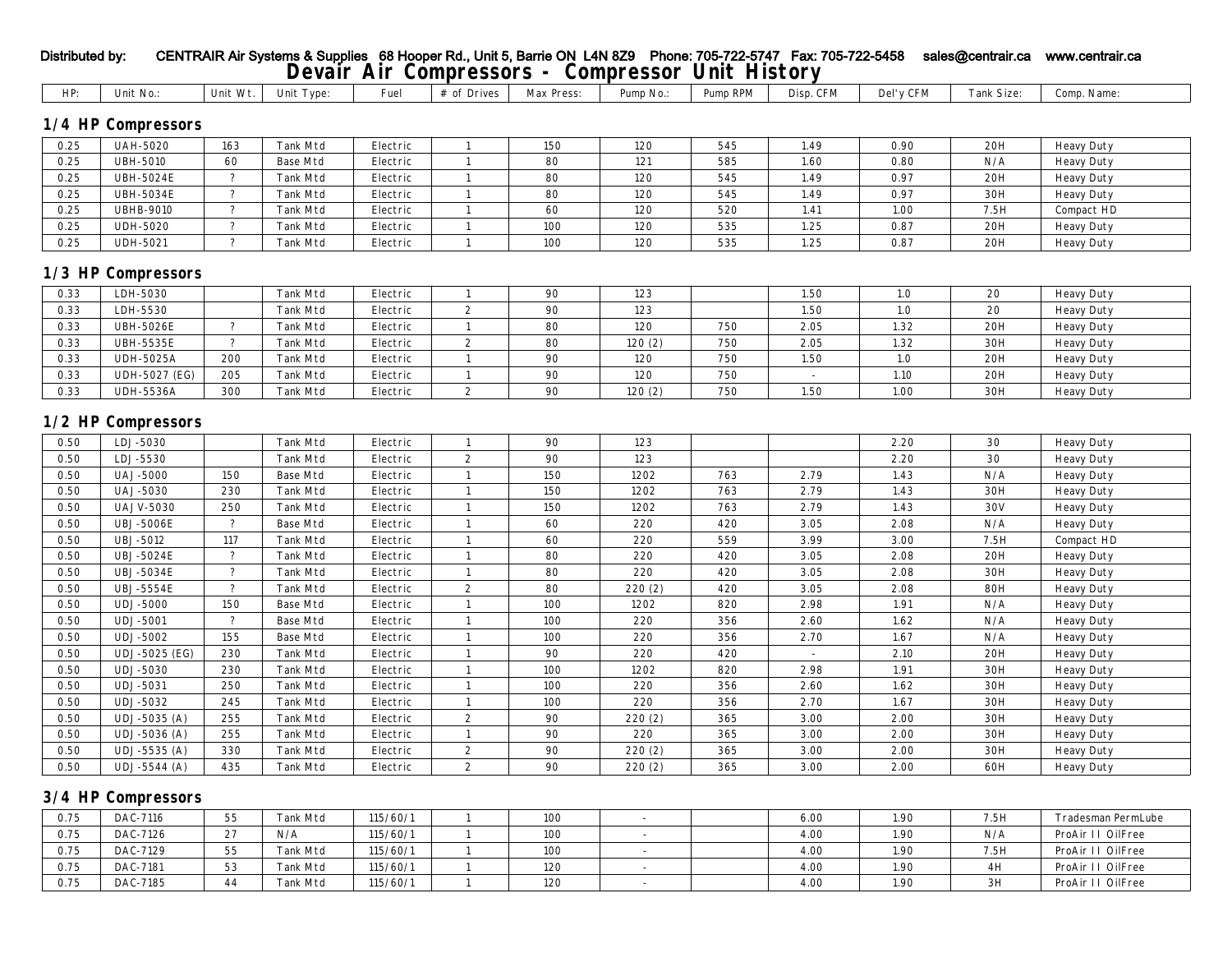| HP:      | Unit No.:               | Unit Wt.                 | Unit Type:      | Fuel         | # of Drives      | Max Press: | Pump No.:                | Pump RPM | Disp. CFM | Del'y CFM | Tank Size: | Comp. Name:        |
|----------|-------------------------|--------------------------|-----------------|--------------|------------------|------------|--------------------------|----------|-----------|-----------|------------|--------------------|
| 0.75     | LDK-5030                |                          | <b>Tank Mtd</b> | Electric     | 1                | 90         | 123                      |          |           | 3.30      | 30         | <b>Heavy Duty</b>  |
| 0.75     | LDK-5550                |                          | <b>Tank Mtd</b> | Electric     | $\mathbf{2}$     | 90         | 123                      |          |           | 3.30      | 30         | <b>Heavy Duty</b>  |
| 0.75     | <b>UAK-5000</b>         | 175                      | <b>Base Mtd</b> | Electric     | $\mathbf{1}$     | 150        | 220                      | 616      | 4.47      | 2.47      | N/A        | <b>Heavy Duty</b>  |
| 0.75     | <b>UAK-5002</b>         | $\overline{?}$           | <b>Base Mtd</b> | Electric     | $\mathbf{1}$     | 150        | 220                      | 576      | 4.20      | 2.30      | N/A        | <b>Heavy Duty</b>  |
| 0.75     | <b>UAK-5003</b>         | 155                      | <b>Base Mtd</b> | Electric     | $\mathbf{1}$     | 150        | 220                      | 576      | 3.96      | 2.19      | N/A        | <b>Heavy Duty</b>  |
| 0.75     | <b>UAK-5030</b>         | 264                      | <b>Tank Mtd</b> | Electric     | $\mathbf{1}$     | 150        | 220                      | 616      | 4.47      | 2.47      | 30H        | <b>Heavy Duty</b>  |
| $0.75\,$ | <b>UAK-5032</b>         | 264                      | <b>Tank Mtd</b> | Electric     | 1                | 150        | 220                      | 545      | 3.96      | 2.19      | 30H        |                    |
| $0.75\,$ | <b>UAK-5033</b>         | 245                      | <b>Tank Mtd</b> | Electric     | $\mathbf{1}$     | 150        | 220                      | 576      | $3.96\,$  | 2.19      | 30H        | <b>Heavy Duty</b>  |
| 0.75     | <b>UAKV-5030</b>        | 275                      | <b>Tank Mtd</b> | Electric     | $\mathbf{1}$     | 150        | 220                      | 616      | 4.47      | 2.47      | 30V        | <b>Heavy Duty</b>  |
| 0.75     | <b>UBK-5006E</b>        | $\overline{\mathcal{L}}$ | <b>Base Mtd</b> | Electric     | $\mathbf{1}$     | 60         | 220                      | 580      | 4.21      | 2.90      | N/A        | <b>Heavy Duty</b>  |
| 0.75     | <b>UBK-5012</b>         | 123                      | <b>Tank Mtd</b> | Electric     | $\mathbf{1}$     | 60         | 220                      | 700      | 5.08      | 3.08      | 7.5H       | Compact HD         |
| 0.75     | <b>UBK-5034E</b>        | $\overline{?}$           | <b>Tank Mtd</b> | Electric     | $\mathbf{1}$     | 80         | 220                      | 580      | 4.21      | 2.90      | 30H        | <b>Heavy Duty</b>  |
| 0.75     | <b>UBK-5554E</b>        | $\overline{\mathcal{E}}$ | <b>Tank Mtd</b> | Electric     | $\boldsymbol{2}$ | 80         | 220(2)                   | 580      | 4.21      | 2.90      | <b>80H</b> | <b>Heavy Duty</b>  |
| 0.75     | <b>UDK-5000</b>         | 175                      | <b>Base Mtd</b> | Electric     | $\mathbf{1}$     | 100        | 220                      | 695      | 5.05      | 3.25      | N/A        | <b>Heavy Duty</b>  |
| 0.75     | <b>UDK-5001</b>         | 155                      | <b>Base Mtd</b> | Electric     | $\mathbf{1}$     | 100        | 220                      | 576      | 4.20      | 2.70      | N/A        | <b>Heavy Duty</b>  |
| 0.75     | <b>UDK-5025 (EG)</b>    | 240                      | <b>Tank Mtd</b> | Electric     | 1                | 90         | 220                      | 580      | $\sim$    | 2.90      | 20H        | <b>Heavy Duty</b>  |
| 0.75     | <b>UDK-5030</b>         | 264                      | <b>Tank Mtd</b> | Electric     | $\mathbf{1}$     | 100        | 220                      | 576      | 5.05      | 3.25      | 30H        | <b>Heavy Duty</b>  |
| 0.75     | <b>UDK-5031</b>         | 245                      | <b>Tank Mtd</b> | Electric     | $\mathbf{1}$     | 100        | 220                      | 576      | 4.20      | 2.70      | 30H        | <b>Heavy Duty</b>  |
| 0.75     | UDK-5535 (EG)           | $\overline{?}$           | <b>Tank Mtd</b> | Electric     | $\boldsymbol{2}$ | 90         | 220 (2)                  |          | 4.20      | 2.90      | 30H        | <b>Heavy Duty</b>  |
| 0.75     | <b>UDK-5036A</b>        | 255                      | <b>Tank Mtd</b> | Electric     | $\mathbf{1}$     | 90         | 220                      | 580      | 4.25      | 2.75      | 30H        | <b>Heavy Duty</b>  |
| 0.75     | <b>UDK-5535EG</b>       | 371                      | <b>Tank Mtd</b> | Electric     | $\boldsymbol{2}$ | 90         | 220(2)                   | 580      | 4.20      | 2.90      | 30H        | <b>Heavy Duty</b>  |
| $0.75\,$ | UDK-5544 (A)            | 435                      | <b>Tank Mtd</b> | Electric     | $\mathbf{2}$     | 90         | 220(2)                   | 580      | 4.20      | 2.90      | 60H        | <b>Heavy Duty</b>  |
|          | <b>1 HP Compressors</b> |                          |                 |              |                  |            |                          |          |           |           |            |                    |
| 1.00     | <b>DAC-500</b>          | $\overline{\mathcal{E}}$ | Tank Mtd        | 120-240/60/1 | $\mathbf{1}$     | 100        | $\overline{\phantom{a}}$ |          | 8.50      | 5.20      | 12         | <b>Trail Boss</b>  |
| 1.00     | DAC-7117                | 80                       | <b>Tank Mtd</b> | 115/60/1     | $\mathbf{1}$     | 100        |                          |          | 8.00      | 3.00      | 12H        | Tradesman PermLube |
| 1.00     | DAC-7127                | 29                       | N/A             | 115/60/1     | $\mathbf{1}$     | 100        | $\sim$                   |          | 8.00      | 3.00      | N/A        | ProAir II OilFree  |
| 1.00     | DAC-7130                | 59                       | <b>Tank Mtd</b> | 115/60/1     | $\mathbf{1}$     | 100        | $\sim$                   |          | 8.00      | 3.00      | 7.5H       | ProAir II OilFree  |
| 1.00     | DAC-7179                | 60                       | <b>Tank Mtd</b> | 115/60/1     | $\mathbf{1}$     | 120        | $\overline{a}$           |          | 5.00      | 2.90      | 4H         | ProAir II OilFree  |
| 1.00     | DAC-9500                | 131                      | <b>Tank Mtd</b> | 120-240/60/1 | $\mathbf{1}$     | 100        |                          |          | 7.50      | 4.70      | 12H        | <b>Trail Boss</b>  |
| 1.00     | <b>TAL-5000</b>         | 325                      | <b>Base Mtd</b> | Electric     | $\mathbf{1}$     | 175        | 44642                    | 320      | 5.38      | 4.03      | N/A        | <b>Heavy Duty</b>  |
| 1.00     | TAL-5040                | 465                      | <b>Tank Mtd</b> | Electric     | $\mathbf{1}$     | 175        | 44642                    | 320      | 5.38      | 4.03      | 60H        | <b>Heavy Duty</b>  |
| 1.00     | <b>TALV-5040</b>        | 475                      | <b>Tank Mtd</b> | Electric     | $\mathbf{1}$     | 175        | 44642                    | 320      | 5.38      | 4.03      | 60V        | <b>Heavy Duty</b>  |
| 1.00     | <b>UAC-5004</b>         | 565                      | <b>Tank Mtd</b> | Electric     | $\mathbf{1}$     | 175        | 330                      | 420      | 5.15      | 4.03      | 60H        | HeavyDuty          |
| 1.00     | <b>UAL-5000</b>         | 218                      | <b>Base Mtd</b> | Electric     | $\mathbf{1}$     | 150        | 220                      | 723      | 5.25      | 2.90      | N/A        | <b>Heavy Duty</b>  |
| 1.00     | <b>UAL-5002</b>         | $\overline{?}$           | <b>Base Mtd</b> | Electric     | $\mathbf{1}$     | 150        | 220                      | 685      | 5.02      | 2.80      | N/A        | <b>Heavy Duty</b>  |
| 1.00     | <b>UAL-5003</b>         | 165                      | <b>Base Mtd</b> | Electric     | $\mathbf{1}$     | 150        | 220                      | 685      | 5.02      | 2.80      | N/A        | <b>Heavy Duty</b>  |
| 1.00     | <b>UAL-5032</b>         | 255                      | <b>Tank Mtd</b> | Electric     | $\mathbf{1}$     | 150        | 220                      | 685      | $5.02\,$  | 2.80      | 30H        | <b>Heavy Duty</b>  |
| 1.00     | <b>UAL-5040</b>         | 364                      | <b>Tank Mtd</b> | Electric     | $\mathbf{1}$     | 150        | 220                      | 723      | $5.25\,$  | 2.90      | 60H        | <b>Heavy Duty</b>  |
| 1.00     | <b>UAL-5042</b>         | 364                      | <b>Tank Mtd</b> | Electric     | $\mathbf{1}$     | 150        | 220                      | 364      | 5.02      | 2.80      | 60H        | <b>Heavy Duty</b>  |
| 1.00     | <b>UALV-5040</b>        | 380                      | <b>Tank Mtd</b> | Electric     | $\mathbf{1}$     | 150        | 220                      | 723      | 5.25      | 2.90      | 60V        | <b>Heavy Duty</b>  |
| 1.00     | <b>UBL-5006</b>         | $\overline{?}$           | <b>Base Mtd</b> | Electric     | $\mathbf{1}$     | 80         | 44633                    | 520      | 6.13      | 4.60      | N/A        | <b>Heavy Duty</b>  |
| 1.00     | <b>UBL-5007E</b>        | $\mathcal{P}$            | <b>Base Mtd</b> | Electric     | $\mathbf{1}$     | 80         | 220                      | 795      | 5.88      | 4.05      | N/A        | <b>Heavy Duty</b>  |

1.00 | UBL-5034E | ? | Tank Mtd | Electric | 1 | 80 | 44633 | 520 | 6.13 | 4.60 | 30H | Heavy Duty 1.00 | UBL-5035E | ? | Tank Mtd | Electric | 1 | 80 | 220 | 795 | 5.88 | 4.05 | 30H | Heavy Duty 1.00 | UBL-5554E | ? | Tank Mtd | Electric | 2 | 80 | 44633 (2) | 520 | 6.13 | 4.60 | 80H | Heavy Duty 1.00 | UBL-5555E | ? | Tank Mtd | Electric | 2 | 80 | 220 (2) | 795 | 5.88 | 4.05 | 80H | Heavy Duty 1.00 | UDL-5000 | 218 | Base Mtd | Electric | 1 | 100 | 220 | 825 | 6.00 | 3.86 | N/A | Heavy Duty

## Distributed by: CENTRAIR Air Systems & Supplies 68 Hooper Rd., Unit 5, Barrie ON L4N 8Z9 Phone: 705-722-5747 Fax: 705-722-5458 sales@centrair.ca www.centrair.ca<br>**Devair Air Compressors - Compressor Unit History**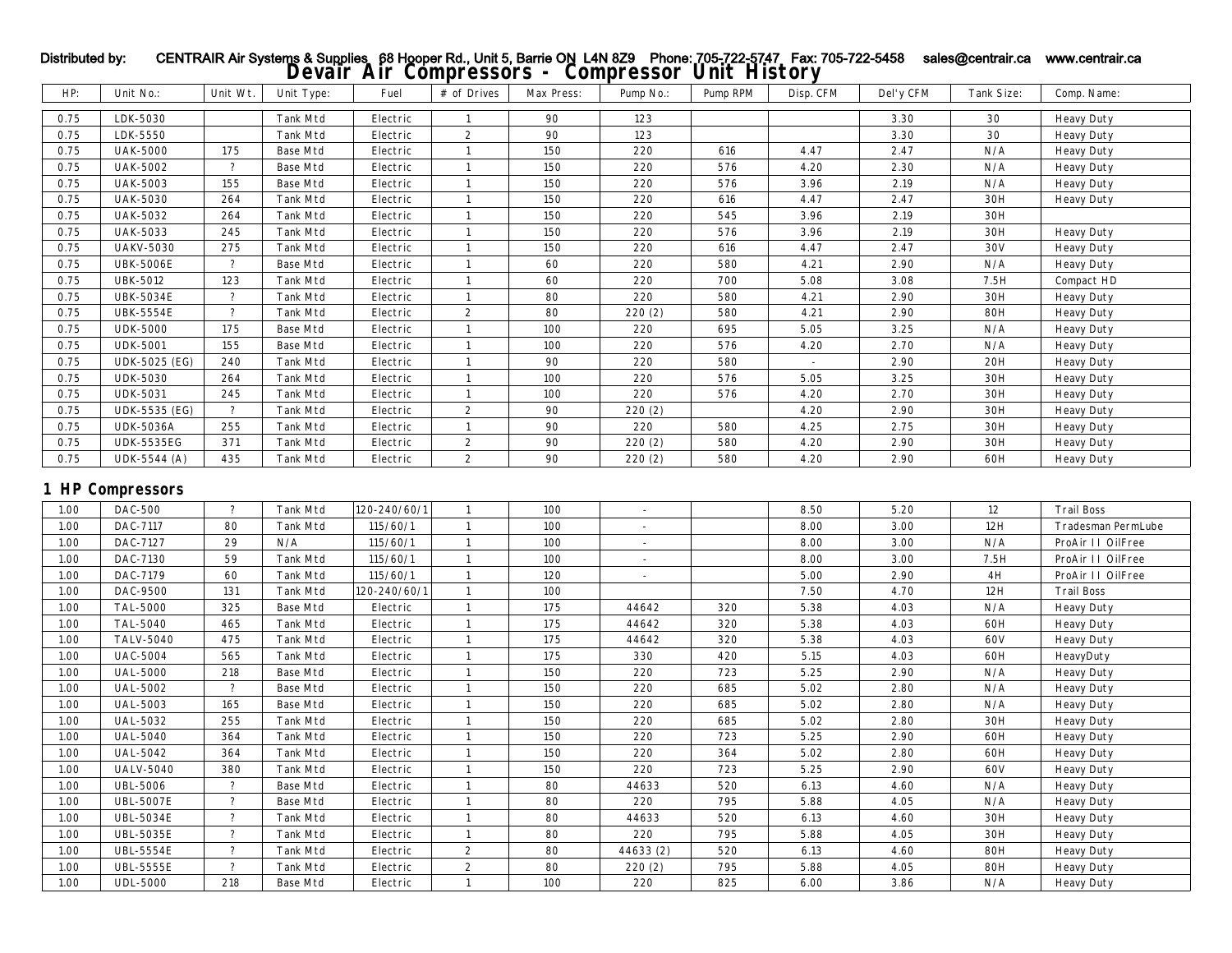| HP:  | Unit No.:            | Unit Wt.                 | Unit Type:      | Fuel             | # of Drives      | Max Press: | Pump No.: | Pump RPM | Disp. CFM | Del'y CFM | Tank Size: | Comp. Name:       |
|------|----------------------|--------------------------|-----------------|------------------|------------------|------------|-----------|----------|-----------|-----------|------------|-------------------|
| 1.00 | <b>UDL-5001</b>      | 165                      | <b>Base Mtd</b> | Electric         | 1                | 100        | 220       | 775      | 5.60      | 3.54      | N/A        | <b>Heavy Duty</b> |
| 1.00 | UDL-5002 (A)         | 185                      | <b>Base Mtd</b> | Electric         | $\mathbf{1}$     | 90         | 44633     | 520      | 6.10      | 4.50      | N/A        | <b>Heavy Duty</b> |
| 1.00 | UDL-5009 (EG)        | 170                      | <b>Base Mtd</b> | ${\rm Electric}$ | $\mathbf{1}$     | 90         | 44633     | 520      | 6.10      | 4.50      | N/A        | <b>Heavy Duty</b> |
| 1.00 | <b>UDL-5012</b>      | 130                      | Tank Mtd        | Electric         | $\mathbf{1}$     | 100        | 220       | 800      | 5.81      | 3.70      | 7.5H       | Compact HD        |
| 1.00 | <b>UDL-5030</b>      | 276                      | Tank Mtd        | Electric         | $\mathbf{1}$     | 100        | 220       | 775      | 6.00      | 3.86      | 30H        | <b>Heavy Duty</b> |
| 1.00 | UDL-5031 (EG)        | 255                      | Tank Mtd        | Electric         | $\mathbf{1}$     | 100        | 220       | 775      | 5.60      | 3.50      | 30H        | <b>Heavy Duty</b> |
| 1.00 | UDL-5036 (A)         | 320                      | Tank Mtd        | Electric         | $\mathbf{1}$     | 90         | 44633     | 520      | 6.10      | 4.50      | 30H        | <b>Heavy Duty</b> |
| 1.00 | UDL-5545 (A)         | 450                      | Tank Mtd        | Electric         | $\mathbf{2}$     | 90         | 44633 (2) | 520      | 6.00      | 4.50      | 60H        | <b>Heavy Duty</b> |
| 1.00 | <b>UDL-5550</b>      | $\overline{?}$           | Tank Mtd        | Electric         | $\boldsymbol{2}$ | 90         | 44633     |          | 6.00      | 4.50      | 80         | <b>Heavy Duty</b> |
|      |                      |                          |                 |                  |                  |            |           |          |           |           |            |                   |
|      | 1-1/4 HP Compressors |                          |                 |                  |                  |            |           |          |           |           |            |                   |
| 1.25 | <b>UALE-5030</b>     | 306                      | Tank Mtd        | Gas              | $\mathbf{1}$     | 175        | 220       | 723      | 5.25      | 2.90      | 30H        | <b>Heavy Duty</b> |
| 1.25 | <b>UALG-5030</b>     | 306                      | Tank Mtd        | Gas              | $\mathbf{1}$     | 175        | 220       | 723      | 5.25      | 2.90      | 30H        | <b>Heavy Duty</b> |
|      |                      |                          |                 |                  |                  |            |           |          |           |           |            |                   |
|      | 1-1/2 HP Compressors |                          |                 |                  |                  |            |           |          |           |           |            |                   |
| 1.50 | <b>DAC-501</b>       | $\gamma$                 | Tank Mtd        | 120-240/60/1     | $\mathbf{1}$     | 125        | $\sim$    |          | 9.30      | 5.20      | 20H        | <b>Trail Boss</b> |
| 1.50 | <b>TAM-5000</b>      | 350                      | <b>Base Mtd</b> | ${\rm Electric}$ | $\mathbf{1}$     | 175        | 44642     | 460      | 7.73      | 5.80      | N/A        | <b>Heavy Duty</b> |
| 1.50 | TAM-5002             | $\overline{?}$           | <b>Base Mtd</b> | Electric         | $\mathbf{1}$     | 175        | 44642     | 410      | 6.90      | 5.08      | N/A        | <b>Heavy Duty</b> |
| 1.50 | TAM-5003 (EG)        | $\overline{?}$           | <b>Base Mtd</b> | Electric         | $\mathbf{1}$     | 175        | 44642     | 410      | 6.90      | 5.08      | N/A        | <b>Heavy Duty</b> |
| 1.50 | <b>TAM-5040</b>      | 475                      | <b>Tank Mtd</b> | Electric         | $\mathbf{1}$     | 175        | 44642     | 410      | 6.90      | 5.08      | 60H        | <b>Heavy Duty</b> |
| 1.50 | TAM-5042             | $\overline{?}$           | Tank Mtd        | Electric         | $\mathbf{1}$     | 175        | 44642     | 410      | 6.90      | 5.08      | 60H        | <b>Heavy Duty</b> |
| 1.50 | TAM-5043             | $\gamma$                 | Tank Mtd        | Electric         | $\mathbf{1}$     | 175        | 44642     | 410      | 6.90      | 5.08      | 60H        | <b>Heavy Duty</b> |
| 1.50 | <b>TAM-5050</b>      | 510                      | Tank Mtd        | Electric         | $\mathbf{1}$     | 175        | 44642     | 460      | 7.73      | 5.80      | <b>80H</b> | <b>Heavy Duty</b> |
| 1.50 | <b>TAMV-5040</b>     | 490                      | <b>Tank Mtd</b> | Electric         | $\mathbf{1}$     | 175        | 44642     | 460      | 7.73      | 5.80      | 60V        | <b>Heavy Duty</b> |
| 1.50 | <b>TAMV-5042</b>     | 490                      | <b>Tank Mtd</b> | Electric         | $\mathbf{1}$     | 175        | 44642     | 410      | 6.90      | 5.08      | 60V        | <b>Heavy Duty</b> |
| 1.50 | <b>TAMV-5043</b>     | 490                      | Tank Mtd        | Electric         | $\mathbf{1}$     | 175        | 44642     | 410      | 6.90      | 5.08      | 60V        | <b>Heavy Duty</b> |
| 1.50 | <b>UAD-5004</b>      | 575                      | Tank Mtd        | Electric         | $\mathbf{1}$     | 175        | 330       | 595      | 7.30      | 5.81      | 60H        | <b>Heavy Duty</b> |
| 1.50 | <b>UAM-5000</b>      | 312                      | <b>Base Mtd</b> | Electric         | $\mathbf{1}$     | 150        | 130       | 450      | 7.34      | 4.50      | N/A        | <b>Heavy Duty</b> |
| 1.50 | <b>UAM-5004</b>      | $\overline{?}$           | <b>Base Mtd</b> | Electric         | $\mathbf{1}$     | 150        | 44633     | 630      | 8.05      | 4.44      | N/A        | <b>Heavy Duty</b> |
| 1.50 | <b>UAM-5005</b>      | $\overline{?}$           | <b>Base Mtd</b> | Electric         | $\mathbf{1}$     | 150        | 44633     | 630      | 8.05      | 4.44      | $\rm N/A$  | <b>Heavy Duty</b> |
| 1.50 | <b>UAM-5040</b>      | 476                      | Tank Mtd        | Electric         | $\mathbf{1}$     | 150        | 130       | 450      | 7.34      | 4.50      | 60H        | <b>Heavy Duty</b> |
| 1.50 | <b>UAM-5043</b>      | 426                      | Tank Mtd        | Electric         | $\mathbf{1}$     | 150        | 44633     | 690      | 8.80      | 4.70      | 60H        | <b>Heavy Duty</b> |
| 1.50 | <b>UAM-5044</b>      | $\overline{\mathbf{?}}$  | <b>Tank Mtd</b> | Electric         | $\mathbf{1}$     | 150        | 44633     | 630      | 8.05      | 4.44      | 60H        | <b>Heavy Duty</b> |
| 1.50 | <b>UAM-5045</b>      | $\overline{?}$           | <b>Tank Mtd</b> | Electric         | $\mathbf{1}$     | 150        | 44633     | 630      | 8.05      | 4.44      | 60H        | <b>Heavy Duty</b> |
| 1.50 | <b>UAMV-5040</b>     | 495                      | Tank Mtd        | Electric         | $\mathbf{1}$     | 150        | 130       | 450      | 7.34      | 4.50      | 60V        | <b>Heavy Duty</b> |
| 1.50 | <b>UAMV-5043</b>     | 430                      | Tank Mtd        | Electric         | $\mathbf{1}$     | 150        | 44633     | 690      | 8.80      | 4.70      | 60V        | <b>Heavy Duty</b> |
| 1.50 | <b>UAMV-5044</b>     | $\overline{?}$           | Tank Mtd        | Electric         | $\mathbf{1}$     | 150        | 44633     | 630      | 8.05      | 4.44      | 60V        | <b>Heavy Duty</b> |
| 1.50 | <b>UAMV-5045</b>     | $\overline{?}$           | Tank Mtd        | Electric         | $\mathbf{1}$     | 150        | 44633     | 630      | 8.05      | 4.44      | 60V        | <b>Heavy Duty</b> |
| 1.50 | <b>UBM-5006E</b>     | $\overline{\mathbf{?}}$  | <b>Base Mtd</b> | Electric         | $\mathbf{1}$     | 80         | 44642     | 525      | 8.82      | 7.00      | N/A        | <b>Heavy Duty</b> |
| 1.50 | <b>UBM-5007E</b>     | $\overline{\mathcal{L}}$ | <b>Base Mtd</b> | Electric         | $\mathbf{1}$     | 80         | 44633     | 710      | 9.07      | 6.82      | N/A        | <b>Heavy Duty</b> |
| 1.50 | <b>UBM-5044E</b>     | $\overline{\mathbf{?}}$  | Tank Mtd        | Electric         | $\mathbf{1}$     | 80         | 44642     | 525      | 8.82      | 7.00      | 60H        | <b>Heavy Duty</b> |
| 1.50 | <b>UBM-5045E</b>     | $\overline{?}$           | Tank Mtd        | Electric         | $\mathbf{1}$     | 80         | 44633     | 710      | 9.07      | 6.82      | 60H        | <b>Heavy Duty</b> |
| 1.50 | <b>UBM-5554E</b>     | $\overline{?}$           | <b>Tank Mtd</b> | Electric         | $\mathbf{2}$     | 80         | 44642 (2) | 525      | 8.82      | 7.00      | <b>80H</b> | <b>Heavy Duty</b> |
| 1.50 | <b>UBM-5555E</b>     | $\overline{?}$           | <b>Tank Mtd</b> | Electric         | $\mathbf{2}$     | 80         | 44633 (2) | 710      | 9.07      | 6.82      | <b>80H</b> | <b>Heavy Duty</b> |
| 1.50 | <b>UDM-5000</b>      | 312                      | <b>Base Mtd</b> | Electric         | $\mathbf{1}$     | 100        | 130       | 520      | 8.47      | 5.97      | N/A        | <b>Heavy Duty</b> |
| 1.50 | <b>UDM-5002A</b>     | $\overline{?}$           | <b>Base Mtd</b> | Electric         | $\mathbf{1}$     | 90         | 44642     |          | 8.80      | 7.00      | N/A        | <b>Heavy Duty</b> |
| 1.50 | <b>UDM-5003</b>      | $\overline{\mathcal{L}}$ | <b>Base Mtd</b> | Electric         | $\mathbf{1}$     | 100        | 44633     | 710      | 8.95      | 5.60      | N/A        | <b>Heavy Duty</b> |
| 1.50 | <b>UDM-5004</b>      | $\overline{?}$           | <b>Base Mtd</b> | Electric         | $\mathbf{1}$     | 100        | 44633     | 710      | 8.95      | 5.60      | N/A        | <b>Heavy Duty</b> |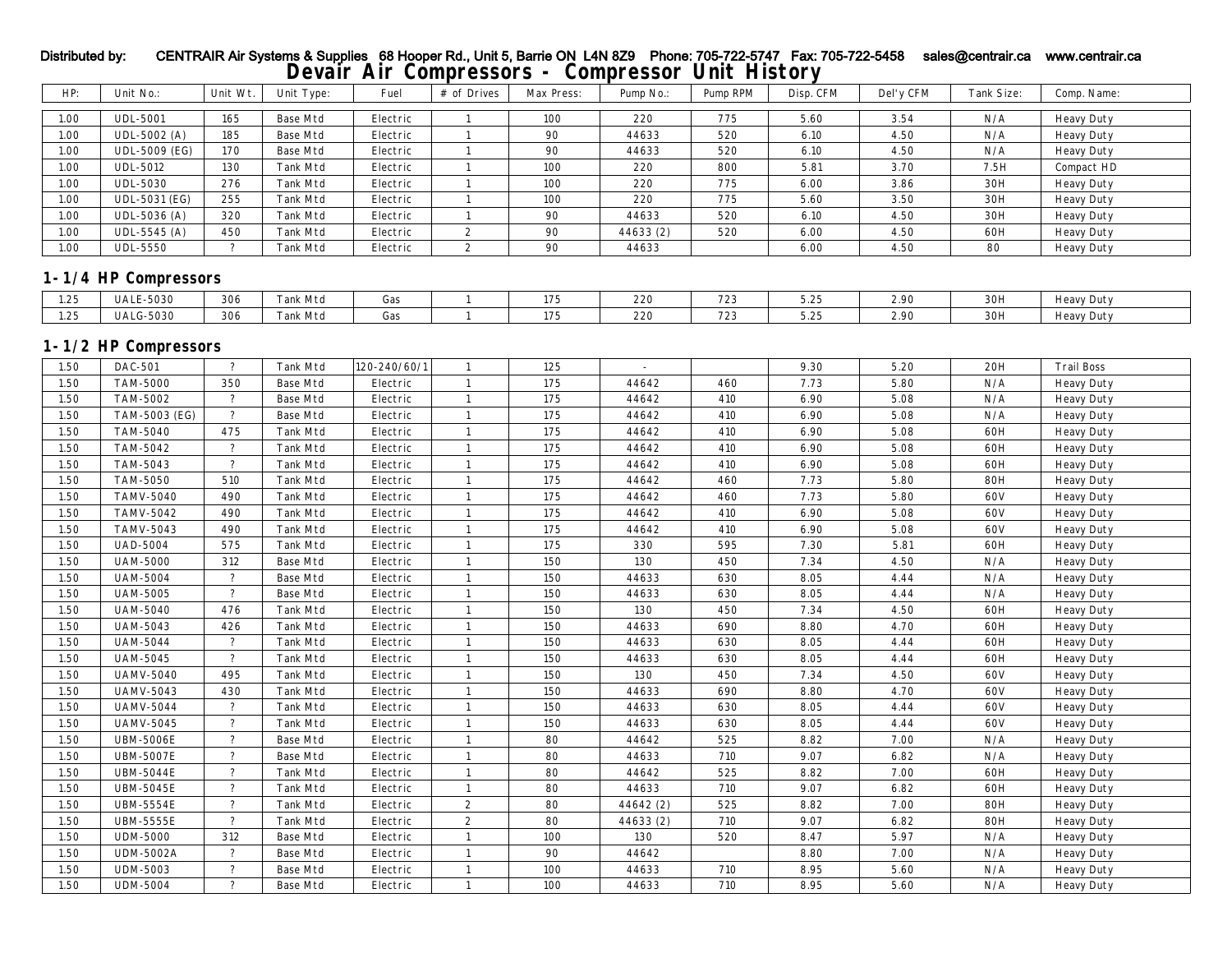| HP:  | Unit No.:            | Unit Wt.                 | Unit Type:      | Fuel         | # of Drives  | Max Press: | Pump No.:                | Pump RPM | Disp. CFM | Del'y CFM | Tank Size: | Comp. Name:               |
|------|----------------------|--------------------------|-----------------|--------------|--------------|------------|--------------------------|----------|-----------|-----------|------------|---------------------------|
| 1.50 | <b>UDM-5005</b>      |                          | <b>Base Mtd</b> | Electric     | 1            | 90         | 44633                    |          |           | 6.60      | N/A        | <b>Heavy Duty</b>         |
| 1.50 | <b>UDM-5005A</b>     | 285                      | <b>Base Mtd</b> | Electric     | $\mathbf{1}$ | 90         | 44642                    | 525      | 8.80      | 7.00      | N/A        | <b>Heavy Duty</b>         |
| 1.50 | <b>UDM-5009 (EG)</b> | 295                      | <b>Base Mtd</b> | Electric     | $\mathbf{1}$ | 90         | 44642                    | 525      | 8.80      | 7.00      | N/A        | <b>Heavy Duty</b>         |
| 1.50 | <b>UDM-5013</b>      | 145                      | <b>Tank Mtd</b> | Electric     | $\mathbf{1}$ | 100        | 44633                    | 710      | 8.95      | 5.60      | 7.5H       | Compact HD                |
| 1.50 | <b>UDM-5040</b>      | 476                      | <b>Tank Mtd</b> | Electric     | $\mathbf{1}$ | 100        | 130                      | 520      | 8.47      | 5.97      | 60H        | <b>Heavy Duty</b>         |
| 1.50 | <b>UDM-5043</b>      | 426                      | <b>Tank Mtd</b> | Electric     | $\mathbf{1}$ | 100        | 44633                    | 710      | 8.95      | 5.60      | 60H        | <b>Heavy Duty</b>         |
| 1.50 | <b>UDM-5044 (EG)</b> | $\overline{?}$           | <b>Tank Mtd</b> | Electric     | $\mathbf{1}$ | 90         | 44633                    | 710      | 9.20      | 5.80      | 60H        | <b>Heavy Duty</b>         |
| 1.50 | <b>UDM-5046A</b>     | 500                      | <b>Tank Mtd</b> | Electric     | $\mathbf{1}$ | 90         | 44642                    | 525      | 8.80      | 7.00      | 60H        | <b>Heavy Duty</b>         |
| 1.50 | UDM-5546 (EG)        | 395                      | <b>Tank Mtd</b> | Electric     | $\mathbf{2}$ | 90         | 44633 (2)                | 740      | 9.00      | 6.63      | 60H        | <b>Heavy Duty</b>         |
| 1.50 | <b>UDM-5547A</b>     | 545                      | <b>Tank Mtd</b> | Electric     | $\mathbf{2}$ | 90         | 44633 (2)                | 740      | 9.00      | 6.63      | 60H        | <b>Heavy Duty</b>         |
| 1.50 | <b>UDM-5050</b>      |                          | Tank Mtd        | Electric     | $\mathbf{1}$ | 90         | 44633                    |          |           | 6.60      | 80         | <b>Heavy Duty</b>         |
| 1.50 | <b>UDM-5550</b>      |                          | Tank Mtd        | Electric     | $\mathbf{2}$ | 90         | 44633 (2)                |          |           | 6.60      | 80         | <b>Heavy Duty</b>         |
| 1.50 | <b>UDM-5556A</b>     | 790                      | <b>Tank Mtd</b> | Electric     | $\mathbf{2}$ | 90         | 44642 (2)                | 525      | 8.80      | 7.00      | <b>80H</b> | <b>Heavy Duty</b>         |
|      |                      |                          |                 |              |              |            |                          |          |           |           |            |                           |
|      | 2 HP Compressors     |                          |                 |              |              |            |                          |          |           |           |            |                           |
| 2.00 | DAC-502              | $\ddot{\phantom{0}}$     | <b>Tank Mtd</b> | 240/60/1     | $\mathbf{1}$ | 125        | $\sim$                   |          | 11.20     | 6.30      | 20H        | <b>Trail Boss</b>         |
| 2.00 | DAC-7118             | 80                       | <b>Tank Mtd</b> | 115/60/1     | $\mathbf{1}$ | 100        | $\sim$                   |          | 10.00     | 5.30      | 12H        | <b>Tradesman PermLube</b> |
| 2.00 | DAC-7119             | 130                      | Tank Mtd        | 115/60/1     | $\mathbf{1}$ | 100        | $\overline{\phantom{a}}$ |          | 9.20      | 5.60      | 20H        | Tradesman OilLube         |
| 2.00 | DAC-7132             | 72                       | Tank Mtd        | 115/60/1     | $\mathbf{1}$ | 100        | $\sim$                   |          | 10.00     | 5.30      | 12H        | ProAir II                 |
| 2.00 | DAC-7133             | 90                       | <b>Tank Mtd</b> | 115/60/1     | $\mathbf{1}$ | 100        |                          |          | 10.00     | 5.30      | 20H        | ProAir II                 |
| 2.00 | DAC-7136             | 106                      | <b>Tamk Mtd</b> | 120-240/60/3 | $\mathbf{1}$ | 100        | DAC-4007                 |          | 9.50      | 5.60      | 12H        | ProAir II                 |
| 2.00 | DAC-7137             | 130                      | Tank Mtd        | 120-240/60/3 | $\mathbf{1}$ | 100        | DAC-4007                 |          | 9.50      | 5.60      | 20H        | ProAir II                 |
| 2.00 | DAC-9502             | 136                      | <b>Tank Mtd</b> | 240/60/1     | $\mathbf{1}$ | 125        |                          |          | 10.90     | 6.20      | 12H        | <b>Trail Boss</b>         |
| 2.00 | QDN-5000             | $\ddot{\phantom{0}}$     | <b>Base Mtd</b> | Electric     | $\mathbf{1}$ | 90         | 240                      |          | 11.45     | 9.00      | N/A        | <b>Heavy Duty</b>         |
| 2.00 | QDN-5040             | $\overline{\mathcal{L}}$ | <b>Tank Mtd</b> | Electric     | $\mathbf{1}$ | 90         | 240                      |          | 11.45     | 9.00      | 60H        | <b>Heavy Duty</b>         |
| 2.00 | QDN-5050             |                          | Tank Mtd        | Electric     | $\mathbf{1}$ | 90         | 240                      |          |           | 9.00      | 80         | <b>Heavy Duty</b>         |
| 2.00 | QDN-5550             | $\overline{?}$           | <b>Tank Mtd</b> | Electric     | $\mathbf{2}$ | 90         | 240                      |          | 11.45     | 9.00      | <b>80H</b> | <b>Heavy Duty</b>         |
| 2.00 | <b>SDOV-230G</b>     | 250                      | <b>Tank Mtd</b> | 230/60/1     | $\mathbf{1}$ | 125        | ABP-425                  | 1440     | 11.20     | 7.20      | 30V        | ProAir                    |
| 2.00 | SDOV-52031           | 243                      | <b>Tank Mtd</b> | 230/60/1     | $\mathbf{1}$ | 125        | ABP-425                  | 1440     | 7.80      | 5.30      | 30V        | ProAir                    |
| 2.00 | <b>TAN-5000</b>      | 435                      | <b>Base Mtd</b> | Electric     | $\mathbf{1}$ | 175        | 44642                    | 600      | 10.08     | 7.58      | N/A        | <b>Heavy Duty</b>         |
| 2.00 | <b>TAN-5002</b>      | $\overline{\mathcal{L}}$ | <b>Base Mtd</b> | Electric     | $\mathbf{1}$ | 175        | 44642                    | 550      | 9.20      | 6.90      | N/A        | <b>Heavy Duty</b>         |
| 2.00 | TAN-5003 (EG)        | 315                      | <b>Base Mtd</b> | Electric     | $\mathbf{1}$ | 175        | 44642                    | 550      | 9.20      | 6.90      | N/A        | <b>Heavy Duty</b>         |
| 2.00 | <b>TAN-5040</b>      | 500                      | <b>Tank Mtd</b> | Electric     | $\mathbf{1}$ | 175        | 44642                    | 600      | 10.08     | 7.58      | 60H        | <b>Heavy Duty</b>         |
| 2.00 | <b>TAN-5042</b>      | 500                      | <b>Tank Mtd</b> | Electric     | $\mathbf{1}$ | 175        | 44642                    | 550      | 9.20      | 6.90      | 60H        | <b>Heavy Duty</b>         |
| 2.00 | <b>TAN-5043</b>      | 500                      | Tank Mtd        | Electric     | $\mathbf{1}$ | 175        | 44642                    | 550      | 9.20      | 6.90      | 60H        | <b>Heavy Duty</b>         |
| 2.00 | <b>TAN-5050</b>      | 535                      | <b>Tank Mtd</b> | Electric     | $\mathbf{1}$ | 175        | 44642                    | 600      | 10.08     | 7.58      | <b>80H</b> | <b>Heavy Duty</b>         |
| 2.00 | <b>TANV-5040</b>     | 515                      | <b>Tank Mtd</b> | Electric     | $\mathbf{1}$ | 175        | 44642                    | 600      | 10.08     | 7.58      | 60V        | <b>Heavy Duty</b>         |
| 2.00 | <b>TANV-5042</b>     | 550                      | Tank Mtd        | Electric     | $\mathbf{1}$ | 175        | 44642                    | 550      | 9.20      | 6.90      | 60V        | <b>Heavy Duty</b>         |
| 2.00 | <b>TANV-5043</b>     | 520                      | Tank Mtd        | Electric     | $\mathbf{1}$ | 175        | 44642                    | 550      | 9.20      | 6.90      | 60V        | <b>Heavy Duty</b>         |
| 2.00 | <b>TANV-5050</b>     | 550                      | <b>Tank Mtd</b> | Electric     | $\mathbf{1}$ | 175        | 44642                    | 600      | 10.08     | 7.58      | <b>80V</b> | <b>Heavy Duty</b>         |
| 2.00 | <b>UAE-5024</b>      | 630                      | <b>Tank Mtd</b> | Electric     | $\mathbf{1}$ | 175        | 330                      | 780      | 9.57      | 7.44      | 60H        | <b>Heavy Duty</b>         |
| 2.00 | <b>UAN-5000</b>      | 390                      | <b>Base Mtd</b> | Electric     | $\mathbf{1}$ | 150        | 230                      | 315      | 11.00     | 6.71      | N/A        | <b>Heavy Duty</b>         |
| 2.00 | <b>UAN-5004</b>      | $\overline{\cdot}$       | <b>Base Mtd</b> | Electric     | $\mathbf{1}$ | 150        | 44633                    | 930      | 11.88     | 6.32      | N/A        | <b>Heavy Duty</b>         |
| 2.00 | <b>UAN-5005</b>      | 240                      | <b>Base Mtd</b> | Electric     | $\mathbf{1}$ | 150        | 44633                    | 930      | 11.90     | 6.32      | N/A        | <b>Heavy Duty</b>         |
| 2.00 | <b>UAN-5040</b>      | 524                      | <b>Tank Mtd</b> | Electric     | $\mathbf{1}$ | 150        | 230                      | 315      | 11.00     | 6.71      | 60H        | <b>Heavy Duty</b>         |
| 2.00 | <b>UAN-5043</b>      | 435                      | <b>Tank Mtd</b> | Electric     | $\mathbf{1}$ | 150        | 44633                    | 955      | 12.20     | 6.50      | 60H        | <b>Heavy Duty</b>         |
| 2.00 | <b>UAN-5044</b>      | 425                      | Tank Mtd        | Electric     | $\mathbf{1}$ | 150        | 44633                    | 930      | 11.90     | 6.32      | 60H        | <b>Heavy Duty</b>         |
| 2.00 | <b>UAN-5045</b>      | 425                      | Tank Mtd        | Electric     | $\mathbf{1}$ | 150        | 44633                    | 930      | 11.90     | 6.32      | 60H        | <b>Heavy Duty</b>         |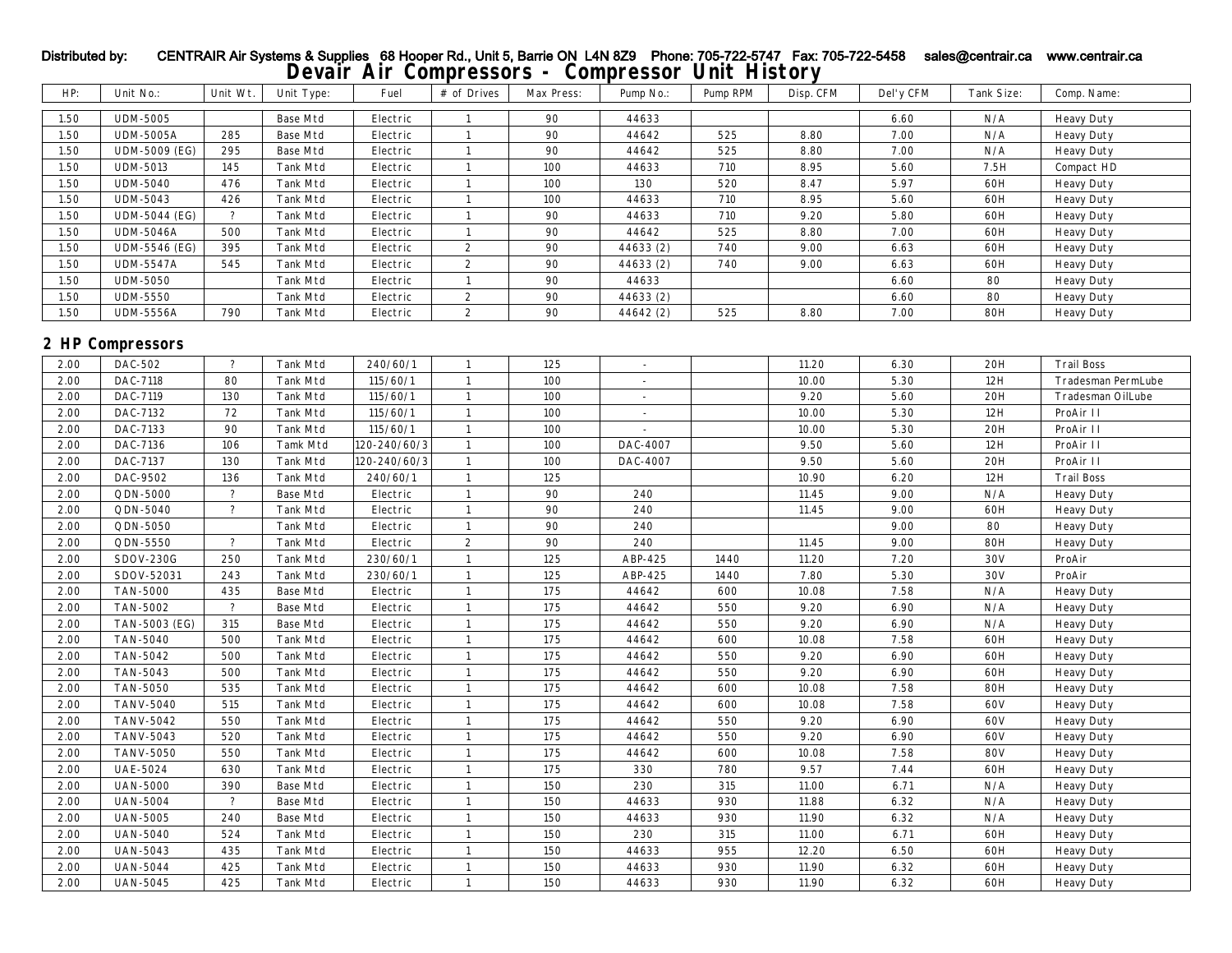| HP:      | Unit No.:               | Unit Wt.                 | Unit Type:      | Fuel         | $\#$ of Drives   | Max Press: | Pump No.:     | Pump RPM | Disp. CFM | Del'y CFM | <b>Tank Size:</b> | Comp. Name:       |
|----------|-------------------------|--------------------------|-----------------|--------------|------------------|------------|---------------|----------|-----------|-----------|-------------------|-------------------|
| 2.00     | <b>UANV-5040</b>        | 545                      | Tank Mtd        | Electric     | $\mathbf{1}$     | 150        | 230           | 315      | 11.00     | 6.71      | 60V               | <b>Heavy Duty</b> |
| 2.00     | <b>UANV-5043</b>        | 440                      | <b>Tank Mtd</b> | Electric     | $\mathbf{1}$     | 150        | 44633         | 955      | 12.20     | 6.50      | 60V               | <b>Heavy Duty</b> |
| 2.00     | <b>UANV-5044</b>        | 440                      | <b>Tank Mtd</b> | Electric     | 1                | 150        | 44633         | 930      | 11.90     | 6.32      | 60V               | <b>Heavy Duty</b> |
| 2.00     | <b>UANV-5045</b>        | 440                      | <b>Tank Mtd</b> | Electric     | 1                | 150        | 44633         | 930      | 11.90     | 6.32      | <b>60V</b>        | <b>Heavy Duty</b> |
| 2.00     | <b>UBN-5006E</b>        | $\overline{?}$           | <b>Base Mtd</b> | Electric     | $\mathbf{1}$     | 80         | 44642         | 695      | 11.67     | 9.17      | N/A               | <b>Heavy Duty</b> |
| 2.00     | <b>UBN-5044E</b>        | $\overline{?}$           | <b>Tank Mtd</b> | Electric     | $\mathbf{1}$     | 80         | 44642         | 695      | 11.67     | 9.17      | 60H               | <b>Heavy Duty</b> |
| 2.00     | <b>UBN-5554E</b>        | $\overline{\phantom{a}}$ | <b>Tank Mtd</b> | Electric     | $\boldsymbol{2}$ | 80         | 44642 (2)     | 695      | 11.67     | 9.17      | <b>80H</b>        | <b>Heavy Duty</b> |
| 2.00     | <b>UCM-524</b>          |                          | Portable        |              | $\mathbf{1}$     | 60         | 230           |          | 14.80     | 11.40     | 8.2               |                   |
| 2.00     | <b>UCM-528</b>          |                          | Portable        |              | $\mathbf{1}$     | 125        | 230           |          | 12.00     | 7.80      | 8.2               |                   |
| 2.00     | <b>UDN-5000</b>         | 390                      | <b>Base Mtd</b> | Electric     | $\mathbf{1}$     | 100        | 230           | 345      | 12.01     | 8.06      | N/A               | <b>Heavy Duty</b> |
| 2.00     | <b>UDN-5003</b>         | $\overline{?}$           | <b>Base Mtd</b> | Electric     | $\mathbf{1}$     | 100        | 44633         | 1000     | 12.80     | 7.70      | N/A               | <b>Heavy Duty</b> |
| 2.00     | <b>UDN-5004</b>         | 240                      | <b>Base Mtd</b> | Electric     | 1                | 100        | 44633         | 1000     | 12.80     | 7.70      | N/A               | <b>Heavy Duty</b> |
| 2.00     | <b>UDN-5005A</b>        | 300                      | <b>Base Mtd</b> | Electric     | $\mathbf{1}$     | 90         | 44642         | 695      | 11.60     | 9.20      | N/A               | <b>Heavy Duty</b> |
| 2.00     | <b>UDN-5007 (EG)</b>    | 315                      | <b>Base Mtd</b> | Electric     | $\mathbf{1}$     | 90         | 44642         | 695      | 11.60     | 9.20      | N/A               | <b>Heavy Duty</b> |
| 2.00     | <b>UDN-5013</b>         | 155                      | Tank Mtd        | Electric     | $\mathbf{1}$     | 100        | 44633         | 960      | 12.30     | 7.50      | 7.5H              | Compact HD        |
| 2.00     | <b>UDN-5040</b>         | 524                      | <b>Tank Mtd</b> | Electric     | $\mathbf{1}$     | 100        | 230           | 345      | 12.01     | 8.06      | 60H               | <b>Heavy Duty</b> |
| 2.00     | <b>UDN-5043</b>         | 425                      | <b>Tank Mtd</b> | Electric     | 1                | 100        | 44633         | 1000     | 12.80     | 7.70      | 60H               | <b>Heavy Duty</b> |
| 2.00     | <b>UDN-5044 (EG)</b>    | 425                      | <b>Tank Mtd</b> | Electric     | $\mathbf{1}$     | 100        | 44633         | 1000     | 12.80     | 7.70      | 60H               | <b>Heavy Duty</b> |
| $2.00\,$ | <b>UDN-5045A</b>        | 520                      | <b>Tank Mtd</b> | Electric     | $\mathbf{1}$     | $90\,$     | 44642         | 695      | 11.60     | 9.0       | 60H               | <b>Heavy Duty</b> |
| 2.00     | <b>UDN-5555A</b>        | 830                      | Tank Mtd        | Electric     | $\boldsymbol{2}$ | 90         | 44642 (2)     | 695      | 11.60     | 9.20      | <b>80H</b>        | <b>Heavy Duty</b> |
|          | <b>3 HP Compressors</b> |                          |                 |              |                  |            |               |          |           |           |                   |                   |
| 3.00     | DAC-503                 | $\overline{?}$           | <b>Tank Mtd</b> | 240/60/1     | $\mathbf{1}$     | 125        | $\sim$        |          | 12.40     | 6.70      | 30H               | <b>Trail Boss</b> |
| 3.00     | DAC-7120                | 154                      | <b>Tank Mtd</b> | 230/60/1     | $\mathbf{1}$     | 125        |               |          | 12.80     | 7.80      | 30H               | Tradesman OilLube |
| 3.00     | DAC-7138                | 130                      | <b>Tank Mtd</b> | 120-240/60/1 | $\mathbf{1}$     | 100        | DAC-4008      |          | 11.30     | 7.00      | 20H               | ProAir II         |
| 3.00     | DAC-7139                | 155                      | <b>Tank Mtd</b> | 240/60/1     | $\mathbf{1}$     | 100        | DAC-4007      |          | 11.70     | 7.80      | 30H               | ProAir II         |
| 3.00     | DWD-3120-P1             | 130                      | <b>Tank Mtd</b> | 120-240/60/1 | $\mathbf{1}$     | 100        | CAC-4003-1    |          | 11.30     | 7.70      | 20H               | <b>DWD Series</b> |
| 3.00     | DWD-3130-V1             | 166                      | Tank Mtd        | 240/60/1     | $\mathbf{1}$     | 125        | CAC-4029      |          | 14.90     | 8.50      | 30V               | <b>DWD Series</b> |
| 3.00     | QDO-5000                | $\overline{?}$           | <b>Base Mtd</b> | Electric     | $\mathbf{1}$     | 90         | 240           |          | 16.55     | 12.90     | N/A               | <b>Heavy Duty</b> |
| 3.00     | QDO-5050                | $\overline{\mathbf{?}}$  | <b>Tank Mtd</b> | Electric     | 1                | 90         | 240           |          | 16.55     | 12.90     | <b>80H</b>        | <b>Heavy Duty</b> |
| 3.00     | QDO-5550                | $\overline{\phantom{a}}$ | <b>Tank Mtd</b> | Electric     | $\boldsymbol{2}$ | 90         | 240 (2)       |          | 16.55     | 12.90     | <b>80H</b>        | <b>Heavy Duty</b> |
| 3.00     | SDO-360G                | 453                      | <b>Tank Mtd</b> | Electric     | $\mathbf{1}$     | 175        | <b>SDP-30</b> |          | 13.60     | 10.40     | 60H               | ProAir            |
| 3.00     | SDOV-330G               | 250                      | Tank Mtd        | 230/60/1     | $\mathbf{1}$     | 145        | ABP-430       | 1490     | 12.10     | 7.90      | 30V               | ProAir            |
| 3.00     | SDOV-53031              | 247                      | <b>Tank Mtd</b> | 230/60/1     | $\mathbf{1}$     | 125        | ABP-430       | 1490     | 10.00     | 6.60      | 30V               | ProAir            |
| 3.00     | <b>TAO-5000</b>         | 505                      | <b>Base Mtd</b> | Electric     | $\mathbf{1}$     | 175        | 44643         | 395      | 15.50     | 12.00     | N/A               | <b>Heavy Duty</b> |
| 3.00     | TAO-5001 (EG)           | 400                      | <b>Base Mtd</b> | Electric     | $\mathbf{1}$     | 175        | 44643         | 395      | 14.50     | 11.20     | N/A               | <b>Heavy Duty</b> |
| 3.00     | TAO-5002                | $\overline{\phantom{a}}$ | <b>Base Mtd</b> | Electric     | $\mathbf{1}$     | 175        | 44642         | 825      | 13.40     | 10.10     | N/A               | <b>Heavy Duty</b> |
| 3.00     | TAO-5003                | 340                      | <b>Base Mtd</b> | Electric     | 1                | 175        | 44642         | 825      | 13.40     | 10.10     | N/A               | <b>Heavy Duty</b> |
| 3.00     | TAO-5042                | 506                      | <b>Tank Mtd</b> | Electric     | $\mathbf{1}$     | 175        | 44642         | 825      | 13.40     | 10.10     | 60H               | <b>Heavy Duty</b> |
| 3.00     | TAO-5043                | 525                      | <b>Tank Mtd</b> | Electric     | $\mathbf{1}$     | 175        | 44642         | 825      | 13.40     | 10.10     | 60H               | <b>Heavy Duty</b> |
| 3.00     | TAO-5050                | 718                      | <b>Tank Mtd</b> | Electric     | $\mathbf{1}$     | 175        | 44643         | 395      | 14.50     | 11.20     | <b>80H</b>        | <b>Heavy Duty</b> |
| 3.00     | TAO-5051 (EG)           | 686                      | <b>Tank Mtd</b> | Electric     | $\mathbf{1}$     | 175        | 44643         | 395      | 14.50     | 11.20     | <b>80H</b>        | <b>Heavy Duty</b> |
| 3.00     | <b>TAOV-5042</b>        | 521                      | <b>Tank Mtd</b> | Electric     |                  | 175        | 44642         | 825      | 13.40     | 10.10     | 60V               | <b>Heavy Duty</b> |
| 3.00     | TAOV-5043 (EG)          | 550                      | <b>Tank Mtd</b> | Electric     | $\mathbf{1}$     | 175        | 44642         | 825      | 13.40     | 10.10     | 60V               | <b>Heavy Duty</b> |
| 3.00     | <b>TAOV-5050</b>        | 726                      | <b>Tank Mtd</b> | Electric     | $\mathbf{1}$     | 175        | 44643         | 395      | 14.50     | 11.20     | <b>80V</b>        | <b>Heavy Duty</b> |

3.00 | TAOV-5051 | ? | Tank Mtd | Electric | 1 | 175 | 44643 | 395 | 14.50 | 11.20 | 80V | Heavy Duty 3.00 | UBO-5006E | ? | Base Mtd | Electric | 1 | 80 | 44643 | 480 | 17.66 | 14.10 | N/A | Heavy Duty 3.00 | UBO-5044E | ? | Tank Mtd | Electric | 1 | 80 | 44643 | 480 | 17.66 | 14.10 | 60H | Heavy Duty

# Distributed by: CENTRAIR Air Systems & Supplies 68 Hooper Rd., Unit 5, Barrie ON L4N 8Z9 Phone: 705-722-5747 Fax: 705-722-5458 sales@centrair.ca www.centrair.ca **Devair Air Compressors - Compressor Unit History**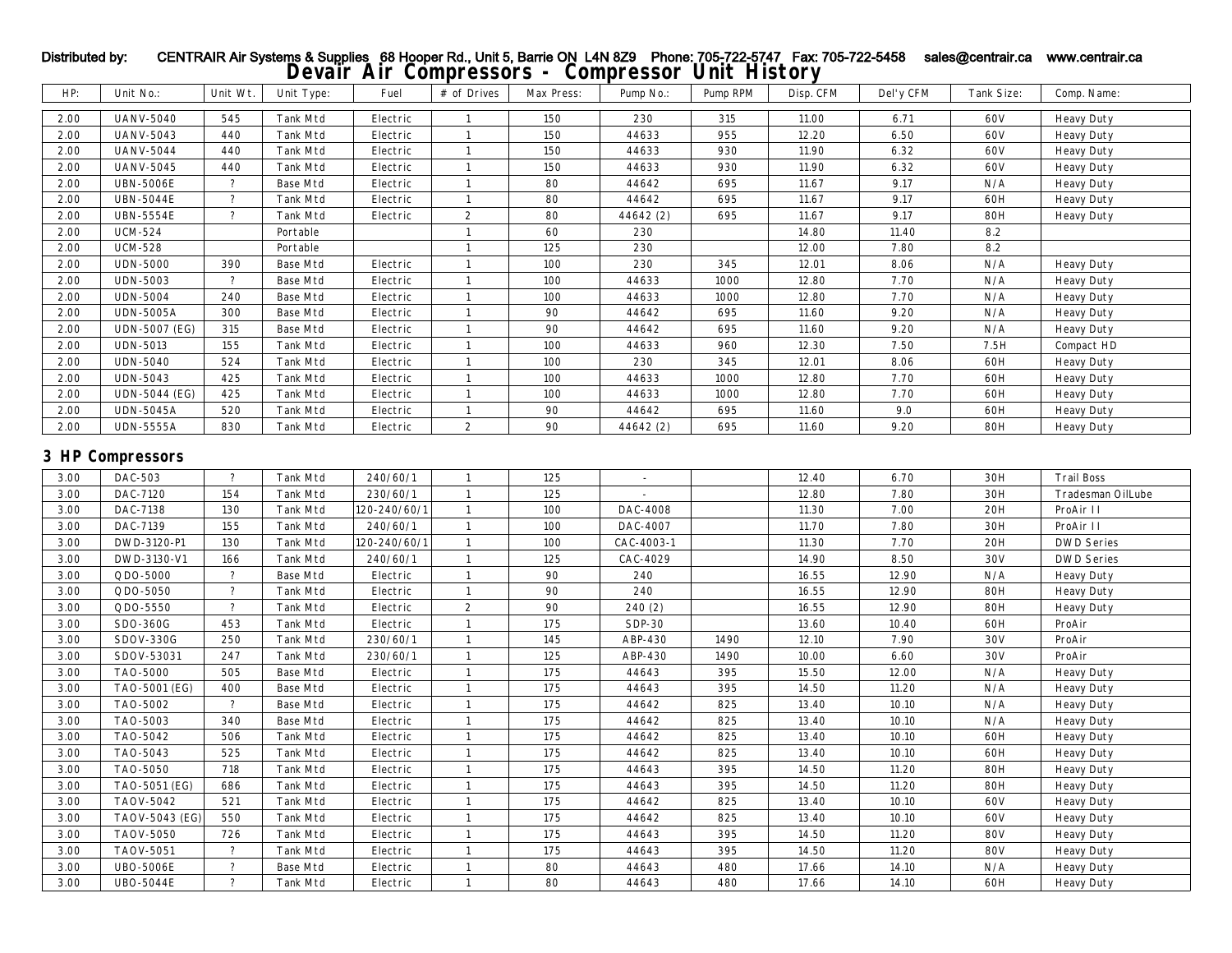| HP:  | Unit No.:               | Unit Wt.           | Unit Type:      | Fuel             | # of Drives      | Max Press: | Pump No.:     | Pump RPM | Disp. CFM      | Del'y CFM | Tank Size:     | Comp. Name:       |
|------|-------------------------|--------------------|-----------------|------------------|------------------|------------|---------------|----------|----------------|-----------|----------------|-------------------|
| 3.00 | <b>UBO-5064E</b>        | $\overline{?}$     | <b>Tank Mtd</b> | Electric         | $\boldsymbol{2}$ | 80         | 44643 (2)     | 480      | 17.66          | 14.10     | 120H           | <b>Heavy Duty</b> |
| 3.00 | <b>UCM-513</b>          |                    | Portable        |                  | $\mathbf{1}$     | 80         | 230           |          | 20.00          | 14.50     | 8.2            |                   |
| 3.00 | <b>UCM-526</b>          |                    | Portable        |                  | $\mathbf{1}$     | 125        | 230           |          | 17.70          | 11.70     | 8.2            |                   |
| 3.00 | <b>UDO-5000</b>         | 390                | <b>Base Mtd</b> | Electric         | $\mathbf{1}$     | 100        | 230           | 526      | 18.30          | 12.06     | N/A            | <b>Heavy Duty</b> |
| 3.00 | <b>UDO-5002</b>         | $\overline{\cdot}$ | <b>Base Mtd</b> | Electric         | $\mathbf{1}$     | 100        | 44642         | 890      | 14.90          | 11.50     | N/A            | <b>Heavy Duty</b> |
| 3.00 | <b>UDO-5003</b>         | 340                | <b>Base Mtd</b> | Electric         | $\mathbf{1}$     | 100        | 44642         | 890      | 14.90          | 11.50     | N/A            | <b>Heavy Duty</b> |
| 3.00 | <b>UDO-5005A</b>        | 430                | <b>Base Mtd</b> | Electric         | $\mathbf{1}$     | 90         | 44643         | 480      | 17.00          | 13.00     | N/A            | <b>Heavy Duty</b> |
| 3.00 | <b>UDO-5007 (EG)</b>    | 445                | <b>Base Mtd</b> | Electric         | $\mathbf{1}$     | 90         | 44643         | 480      | $\mathbb{Z}^2$ | 14.10     | N/A            | <b>Heavy Duty</b> |
| 3.00 | <b>UDO-5040</b>         | 560                | <b>Tank Mtd</b> | Electric         | $\mathbf{1}$     | 100        | 230           | 526      | 18.30          | 12.06     | 60H            | <b>Heavy Duty</b> |
| 3.00 | UDO-5043                | 525                | <b>Tank Mtd</b> | Electric         | $\mathbf{1}$     | 100        | 44642         | 890      | 14.90          | 11.50     | 60H            | <b>Heavy Duty</b> |
| 3.00 | <b>UDO-5044 (EG)</b>    | 525                | Tank Mtd        | Electric         | $\mathbf{1}$     | 100        | 44642         | 890      | 14.90          | 11.50     | 60H            | <b>Heavy Duty</b> |
| 3.00 | UDO-5055 (EG)           | 700                | <b>Tank Mtd</b> | Electric         | $\mathbf{1}$     | 90         | 44643         | 480      | $\mathbb{Z}^+$ | 14.10     | <b>80H</b>     | <b>Heavy Duty</b> |
| 3.00 | <b>UDO-5056A</b>        | 680                | Tank Mtd        | Electric         | $\mathbf{1}$     | 90         | 44643         | 480      | 17.00          | 13.00     | <b>80H</b>     | <b>Heavy Duty</b> |
| 3.00 | <b>UDO-5550A</b>        | 850                | <b>Tank Mtd</b> | Electric         | $\boldsymbol{2}$ | 90         | 44642 (2)     | 890      | 13.40          | 11.00     | <b>80H</b>     | <b>Heavy Duty</b> |
| 3.00 | UDO-5553 (EG)           | 800                | Tank Mtd        | Electric         | $\boldsymbol{2}$ | 90         | 44642 (2)     | 890      | $\sim$         | 11.80     | <b>80H</b>     | <b>Heavy Duty</b> |
| 3.00 | UDO-5565 (EG)           | 1240               | Tank Mtd        | Electric         | $\boldsymbol{2}$ | 90         | 44643 (2)     | 480      | $\sim$         | 14.10     | 120H           | <b>Heavy Duty</b> |
| 3.00 | <b>UDO-5566A</b>        | 1195               | <b>Tank Mtd</b> | Electric         | $\boldsymbol{2}$ | 90         | 44643 (2)     | 480      | 17.00          | 13.00     | 120H           | <b>Heavy Duty</b> |
| 3.00 | <b>VAF-5006</b>         | 820                | Tank Mtd        | Electric         | $\mathbf{1}$     | 175        | 432           | 465      | 15.60          | 12.00     | <b>80H</b>     | <b>Heavy Duty</b> |
| 3.00 | <b>VAO-5000</b>         | 540                | <b>Base Mtd</b> | Electric         | $\mathbf{1}$     | 175        | 432           | 465      | 15.60          | 12.00     | N/A            | <b>Heavy Duty</b> |
| 3.00 | VAO-5001                | $\overline{\cdot}$ | <b>Base Mtd</b> | Electric         | $\mathbf{1}$     | 175        | 432           | 440      | 14.80          | 10.80     | N/A            | <b>Heavy Duty</b> |
| 3.00 | VAO-5050                | 795                | <b>Tank Mtd</b> | Electric         | $\mathbf{1}$     | 175        | 432           | 440      | 14.80          | 10.80     | <b>80H</b>     | <b>Heavy Duty</b> |
| 3.00 | VAO-5051                | $\overline{?}$     | <b>Tank Mtd</b> | Electric         | $\mathbf{1}$     | 175        | 432           | 440      | 14.80          | 10.80     | <b>80H</b>     | <b>Heavy Duty</b> |
| 3.00 | <b>VAOV-5050</b>        | 760                | <b>Tank Mtd</b> | Electric         | $\mathbf{1}$     | 175        | 432           | 440      | 14.80          | 10.80     | <b>80V</b>     | <b>Heavy Duty</b> |
| 3.00 | <b>VAOV-5051</b>        | $\overline{?}$     | <b>Tank Mtd</b> | Electric         | $\mathbf{1}$     | 175        | 432           | 440      | 14.80          | 10.80     | <b>80V</b>     | <b>Heavy Duty</b> |
| 3.00 | VDO-5050                | 795                | Tank Mtd        | Electric         | $\mathbf{1}$     | 125        | 432           | 470      | 15.60          | 12.40     | <b>80H</b>     | <b>Heavy Duty</b> |
| 3.00 | VDO-5051                | $\overline{?}$     | <b>Tank Mtd</b> | ${\rm Electric}$ | $\mathbf{1}$     | 125        | 432           | 470      | 15.60          | 12.40     | <b>80H</b>     | <b>Heavy Duty</b> |
|      | 3-1/2 HP Compressors    |                    |                 |                  |                  |            |               |          |                |           |                |                   |
|      |                         |                    |                 |                  |                  |            |               |          |                |           |                |                   |
| 3.50 | <b>PFNE-9500</b>        |                    | <b>Tank Mtd</b> | Gas              | $\mathbf{1}$     | 100        |               |          | 10.47          | 7.00      | 4.8            | <b>Trail Boss</b> |
|      | <b>4 HP Compressors</b> |                    |                 |                  |                  |            |               |          |                |           |                |                   |
| 4.00 | DAC-7121                | 160                | <b>Tank Mtd</b> | 230/60/1         | 1                | 125        |               |          | 14.90          | 10.00     | 30H            | Tradesman OilLube |
| 4.00 | DAC-7142                | 155                | Tank Mtd        | 240/60/1         | $\mathbf{1}$     | 125        | DAC-4007      |          | 12.70          | 8.20      | 20H            | ProAir II         |
| 4.00 | DAC-7143                | 155                | <b>Tank Mtd</b> | 240/60/1         | $\mathbf{1}$     | 125        | DAC-4007      |          | 12.70          | 8.20      | 30H            | Pro Air II        |
|      | 4-1/4 HP Compressors    |                    |                 |                  |                  |            |               |          |                |           |                |                   |
| 4.25 | <b>UANE-5030</b>        | 336                | <b>Tank Mtd</b> | Gas              | $\mathbf{1}$     | 175        | 230           | 600      | 20.90          | 12.70     | $30\mathrm{H}$ | <b>Heavy Duty</b> |
| 4.25 | <b>UANE-5040</b>        | 536                | <b>Tank Mtd</b> | Gas              | $\mathbf{1}$     | 175        | 230           | 600      | 20.90          | 12.70     | 60H            | <b>Heavy Duty</b> |
| 4.25 | <b>UANG-5040</b>        | 536                | <b>Tank Mtd</b> | Gas              | $\mathbf{1}$     | 175        | 230           | 600      | 20.90          | 12.70     | 60H            | <b>Heavy Duty</b> |
|      | <b>5 HP Compressors</b> |                    |                 |                  |                  |            |               |          |                |           |                |                   |
| 5.00 | 58029                   | 402                | <b>Tank Mtd</b> | Electric         | $\mathbf{1}$     | 150        | <b>DEV-29</b> |          | 18.00          | 15.00     | <b>80V</b>     | PitBoss           |
| 5.00 | 58039                   | 433                | <b>Tank Mtd</b> | Electric         | $\mathbf{1}$     | 150        | <b>DEV-39</b> |          | 22.00          | 18.00     | <b>80V</b>     | PitBoss           |
| 5.00 | DAC-55062-H             | $\overline{?}$     | <b>Tank Mtd</b> | Electric         | $\mathbf{1}$     | 175        | ABP-450       | 1300     | 19.80          | 16.00     | 60H            | ProAir            |
| 5.00 | DAC-55062-V             | $\overline{?}$     | <b>Tank Mtd</b> | Electric         | $\mathbf{1}$     | 175        | ABP-450       | 1300     | 19.80          | 16.00     | 60V            | ProAir            |
| 5.00 | DAC-7143                | 155                | <b>Tank Mtd</b> | 240/60/1         | $\mathbf{1}$     | 125        | DAC-4008      |          | 15.20          | 9.30      | 30H            | ProAir II         |

5.00 DAC-7149 166 Tank Mtd 240/60/1 1 125 DAC-4010 15.20 10.00 30V ProAir II 5.00 | DAC-7150 | 280 | Tank Mtd | 240/60/1 | 1 | 125 | CAC-4029 | | 15.20 | 10.00 | 60H | ProAir II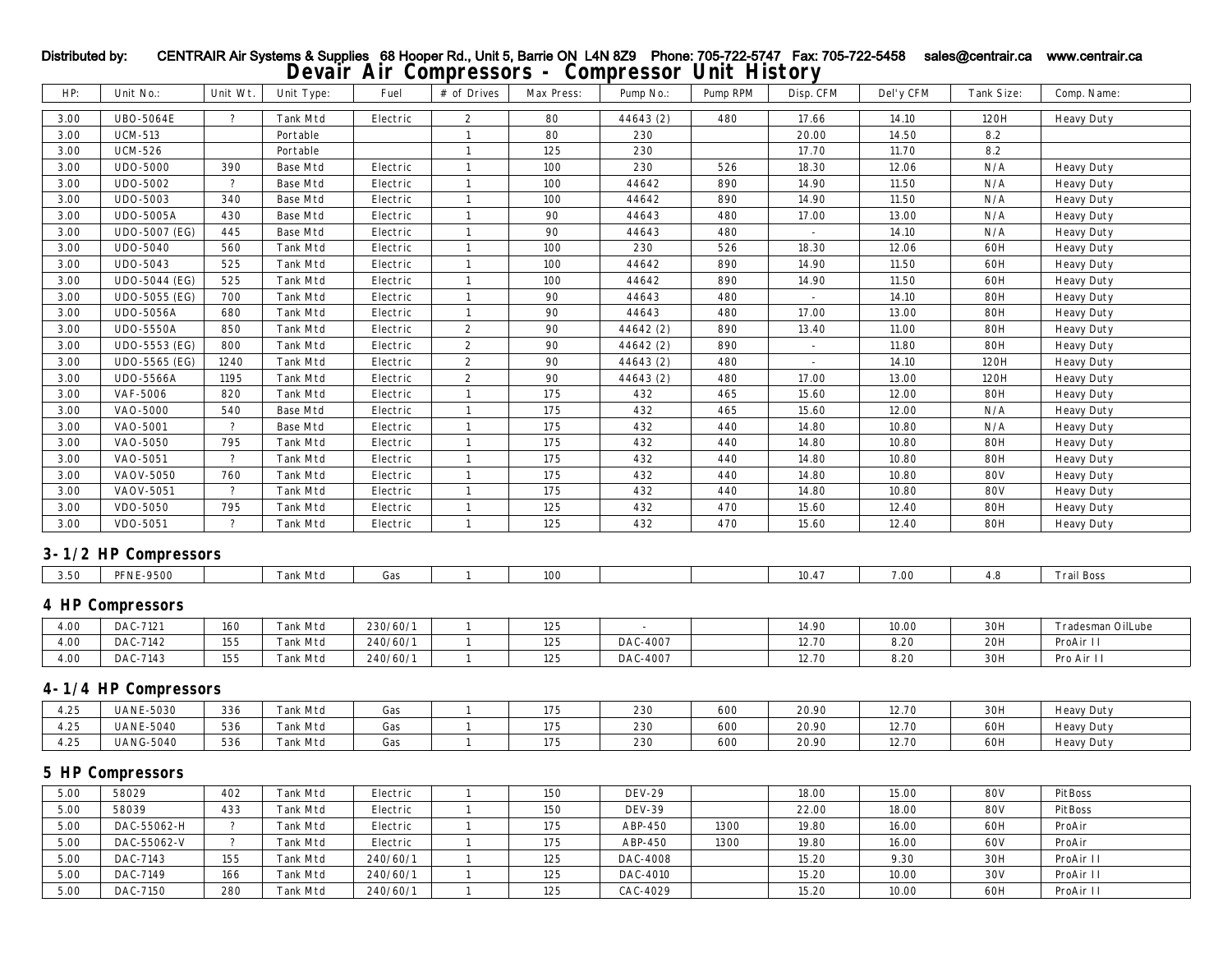|      |             |                          |                 |          | - ---- ---   |            |               |                      |           |           |            |                   |
|------|-------------|--------------------------|-----------------|----------|--------------|------------|---------------|----------------------|-----------|-----------|------------|-------------------|
| HP:  | Unit No.:   | Unit Wt.                 | Unit Type:      | Fuel     | # of Drives  | Max Press: | Pump No.:     | Pump RPM             | Disp. CFM | Del'y CFM | Tank Size: | Comp. Name:       |
| 5.00 | DAC-7151    | 280                      | <b>Tank Mtd</b> | 240/60/1 | -1           | 125        | CAC-4029      |                      | 15.20     | 10.00     | 60V        | ProAir II         |
| 5.00 | DAC-7156    | 302                      | Tank Mtd        | 240/60/1 | $\mathbf{1}$ | 150        | ABP-446       |                      | 13.50     | 10.20     | 60V        | ProAir II         |
| 5.00 | DAC-7157    | 410                      | Tank Mtd        | 240/60/1 | $\mathbf{1}$ | 175        | ABP-446-A     |                      | 19.60     | 16.00     | <b>80H</b> | ProAir II         |
| 5.00 | DAC-7158    | 410                      | <b>Tank Mtd</b> | 240/60/3 | $\mathbf{1}$ | 175        | ABP-446-A     |                      | 19.60     | 16.00     | <b>80H</b> | ProAir II         |
| 5.00 | DAC-7159    | 415                      | <b>Tank Mtd</b> | 240/60/1 | 1            | 175        | ABP-446-A     |                      | 19.60     | 16.00     | <b>80V</b> | ProAir II         |
| 5.00 | DAC-7160    | 415                      | Tank Mtd        | 240/60/3 | $\mathbf{1}$ | 175        | ABP-446-A     |                      | 19.60     | 16.00     | <b>80V</b> | ProAir II         |
| 5.00 | DAC-7800    | 365                      | <b>Tank Mtd</b> | 230/60/1 | $\mathbf{1}$ | 125        | CAC-4025-1    |                      |           | 4.80      | 60V        | Tradesman         |
| 5.00 | DAC-7801    | 370                      | Tank Mtd        | Electric | $\mathbf{1}$ | 175        | ABP-446       |                      |           | 13.00     | 60V        | Tradesman         |
| 5.00 | DAC-7802    | 383                      | <b>Tank Mtd</b> | Electric | $\mathbf{1}$ | 175        | ABP-446       |                      |           | 13.00     | 60H        | Tradesman         |
| 5.00 | DACC-7163   | 495                      | Tank Mtd        | 240/60/1 | $\mathbf{1}$ | 175        | DACC-040-0141 | 800                  | 21.60     | 16.00     | 60V        | ProAir Plus       |
| 5.00 | DACC-7164   | 465                      | <b>Tank Mtd</b> | Electric | $\mathbf{1}$ | 175        | DACC-040-0141 | 800                  | 21.60     | 16.00     | 60V        | ProAir Plus       |
| 5.00 | DACC-7165   | 605                      | <b>Tank Mtd</b> | 240/60/1 | $\mathbf{1}$ | 175        | DACC-040-0141 | 800                  | 21.60     | 16.00     | <b>80H</b> | ProAir Plus       |
| 5.00 | DACC-7166   | 575                      | <b>Tank Mtd</b> | Electric | -1           | 175        | DACC-040-0141 | 800                  | 21.60     | 16.00     | <b>80H</b> | ProAir Plus       |
| 5.00 | DACC-7167   | 605                      | Tank Mtd        | 240/60/1 | $\mathbf{1}$ | 175        | DACC-040-0141 | 800                  | 21.60     | 16.00     | <b>80V</b> | ProAir Plus       |
| 5.00 | DACC-7168   | 575                      | <b>Tank Mtd</b> | Electric | 1            | 175        | DACC-040-0141 | 800                  | 21.60     | 16.00     | <b>80V</b> | ProAir Plus       |
| 5.00 | DACE-7144   | 148                      | <b>Tank Mtd</b> | Gas      | 1            | 110        | CAC-4002-1    |                      | 15.20     | 10.00     | 20H        | ProAir II         |
| 5.00 | DWD-5160-V1 | 280                      | <b>Tank Mtd</b> | 240/60/1 | -1           | 125        | CAC-4029      |                      | 15.00     | 10.00     | 60V        | <b>DWD Series</b> |
| 5.00 | DWD-5280-H1 | 410                      | Tank Mtd        | 240/60/1 | $\mathbf{1}$ | 175        | ABP-446       |                      | 19.90     | 15.50     | <b>80H</b> | <b>DWD Series</b> |
| 5.00 | DWD-5280-H3 | 410                      | <b>Tank Mtd</b> | 240/60/3 | 1            | 175        | ABP-446       |                      | 19.90     | 15.50     | <b>80H</b> | <b>DWD Series</b> |
| 5.00 | DWD-5280-V1 | 415                      | <b>Tank Mtd</b> | 240/60/1 | 1            | 175        | ABP-446       |                      | 19.90     | 15.50     | <b>80V</b> | <b>DWD Series</b> |
| 5.00 | DWD-5280-V3 | 415                      | <b>Tank Mtd</b> | 240/60/3 | $\mathbf{1}$ | 175        | ABP-446       |                      | 19.90     | 15.50     | <b>80V</b> | <b>DWD Series</b> |
| 5.00 | PAP-5051    | 575                      | <b>Tank Mtd</b> | Electric | $\mathbf{1}$ | 175        | 236           | 750                  | 19.50     | 16.50     | <b>80H</b> | <b>Heavy Duty</b> |
| 5.00 | PAPE-5030   |                          | <b>Tank Mtd</b> | Gas      | -1           | 175        | 236           |                      | 19.50     | 16.50     | 30H        | <b>Heavy Duty</b> |
| 5.00 | PAPV-5051   | 575                      | <b>Tank Mtd</b> | Electric | 1            | 175        | 236           | 750                  | 19.50     | 16.50     | <b>80V</b> | <b>Heavy Duty</b> |
| 5.00 | QAP-5000    | $\overline{\mathcal{E}}$ | <b>Base Mtd</b> | Electric | $\mathbf{1}$ | 175        | 240           | 880                  | 22.40     | 16.60     | N/A        | <b>Heavy Duty</b> |
| 5.00 | QAP-5051    | 600                      | <b>Tank Mtd</b> | Electric | $\mathbf{1}$ | 175        | 240           | 880                  | 22.40     | 16.60     | <b>80H</b> | <b>Heavy Duty</b> |
| 5.00 | QAPV-5051   | 655                      | <b>Tank Mtd</b> | Electric | $\mathbf{1}$ | 175        | 240           | 880                  | 22.40     | 16.60     | <b>80V</b> | <b>Heavy Duty</b> |
| 5.00 | SDC-55162   | 403                      | Tank Mtd        | Electric | $\mathbf{1}$ | 175        | ABP-459       |                      | 20.80     | 16.70     | 60H        | ProAir            |
| 5.00 | SDC-55163   | $\overline{\phantom{a}}$ | Tank Mtd        | Electric | $\mathbf{1}$ | 175        | ABP-459       |                      | 20.80     | 16.70     | 60H        | ProAir            |
| 5.00 | SDC-55182   | 448                      | <b>Tank Mtd</b> | Electric | $\mathbf{1}$ | 175        | ABP-459       |                      | 20.80     | 16.70     | <b>80H</b> | ProAir            |
| 5.00 | SDC-55183   | 448                      | <b>Tank Mtd</b> | Electric | 1            | 175        | ABP-459       | 1150                 | 20.80     | 16.70     | <b>80H</b> | ProAir            |
| 5.00 | SDC-55562   | 408                      | <b>Tank Mtd</b> | Electric | 1            | 175        | ABP-460       |                      | 22.80     | 19.10     | 60H        | ProAir            |
| 5.00 | SDC-55563   | $\ddot{\phantom{0}}$     | <b>Tank Mtd</b> | Electric | $\mathbf{1}$ | 175        | ABP-460       |                      | 22.80     | 19.10     | 60H        | ProAir            |
| 5.00 | SDC-55582   | 454                      | <b>Tank Mtd</b> | Electric | $\mathbf{1}$ | 175        | ABP-460       |                      | 22.80     | 19.10     | <b>80H</b> | ProAir            |
| 5.00 | SDC-55583   | 454                      | <b>Tank Mtd</b> | Electric | 1            | 175        | ABP-460       |                      | 22.80     | 19.10     | <b>80H</b> | ProAir            |
| 5.00 | SDCV-55132  | 250                      | <b>Tank Mtd</b> | Electric | $\mathbf{1}$ | 175        | ABP-446       |                      | 16.50     | 12.50     | 30V        | ProAir            |
| 5.00 | SDCV-55162  | 476                      | <b>Tank Mtd</b> |          | $\mathbf{1}$ | 175        | ABP-459       |                      | 20.80     | 16.70     | 60V        | ProAir            |
| 5.00 | SDCV-55163  | 481                      | <b>Tank Mtd</b> | Electric | $\mathbf{1}$ | 175        | ABP-459       | 1150                 | 20.80     | 16.70     | 60V        | ProAir            |
| 5.00 | SDCV-55183  | $\overline{?}$           | <b>Tank Mtd</b> | Electric | 1            | 175        | ABP-459       | 1150                 | 20.80     | 16.70     | <b>80V</b> | ProAir            |
| 5.00 | SDCV-55582  | 481                      | Tank Mtd        | Electric | $\mathbf{1}$ | 175        | ABP-460       |                      | 22.80     | 19.10     | <b>80V</b> | ProAir            |
| 5.00 | SDCV-55583  | 481                      | <b>Tank Mtd</b> | Electric | $\mathbf{1}$ | 175        | ABP-460       |                      | 22.80     | 19.10     | <b>80V</b> | ProAir            |
| 5.00 | SDO-55062   | 403                      | <b>Tank Mtd</b> | Electric | 1            | 175        | ABP-450       | 1200                 | 19.30     | 15.70     | 60H        | ProAir            |
| 5.00 | SDO-55562   | 408                      | <b>Tank Mtd</b> | Electric | 1            | 175        | ABP-460       | 1100                 | 22.80     | 19.10     | 60H        | ProAir            |
| 5.00 | SDO-55582   | 454                      | Tank Mtd        | Electric | $\mathbf{1}$ | 175        | ABP-460       | 1100                 | 22.80     | 19.10     | <b>80H</b> | ProAir            |
| 5.00 | SDO-560G    | 440                      | Tank Mtd        | Electric | $\mathbf{1}$ | 175        | $SDP-30$      | $\ddot{\phantom{0}}$ | 23.00     | 18.00     | 60H        | Chinook           |
| 5.00 | SDOV-55032  | 250                      | Tank Mtd        | Electric | 1            | 175        | ABP-450       | $\ddot{\phantom{0}}$ | 18.50     | 13.50     | 30V        | ProAir            |
| 5.00 | SDOV-55062  | 390                      | <b>Tank Mtd</b> | Electric | 1            | 175        | ABP-450       | 1200                 | 19.30     | 15.70     | 60V        | ProAir            |
| 5.00 | SDOV-55132  | 250                      | <b>Tank Mtd</b> | Electric | $\mathbf{1}$ | 175        | ABP-446       | 1490                 | 16.50     | 12.50     | 30V        | ProAir            |
| 5.00 | SDOV-55582  | 481                      | Tank Mtd        | Electric | $\mathbf{1}$ | 175        | ABP-460       | 1100                 | 22.80     | 19.10     | <b>80V</b> | ProAir            |
|      |             |                          |                 |          |              |            |               |                      |           |           |            |                   |

## Distributed by: CENTRAIR Air Systems & Supplies 68 Hooper Rd., Unit 5, Barrie ON L4N 8Z9 Phone: 705-722-5747 Fax: 705-722-5458 sales@centrair.ca www.centrair.ca **Devair Air Compressors - Compressor Unit History**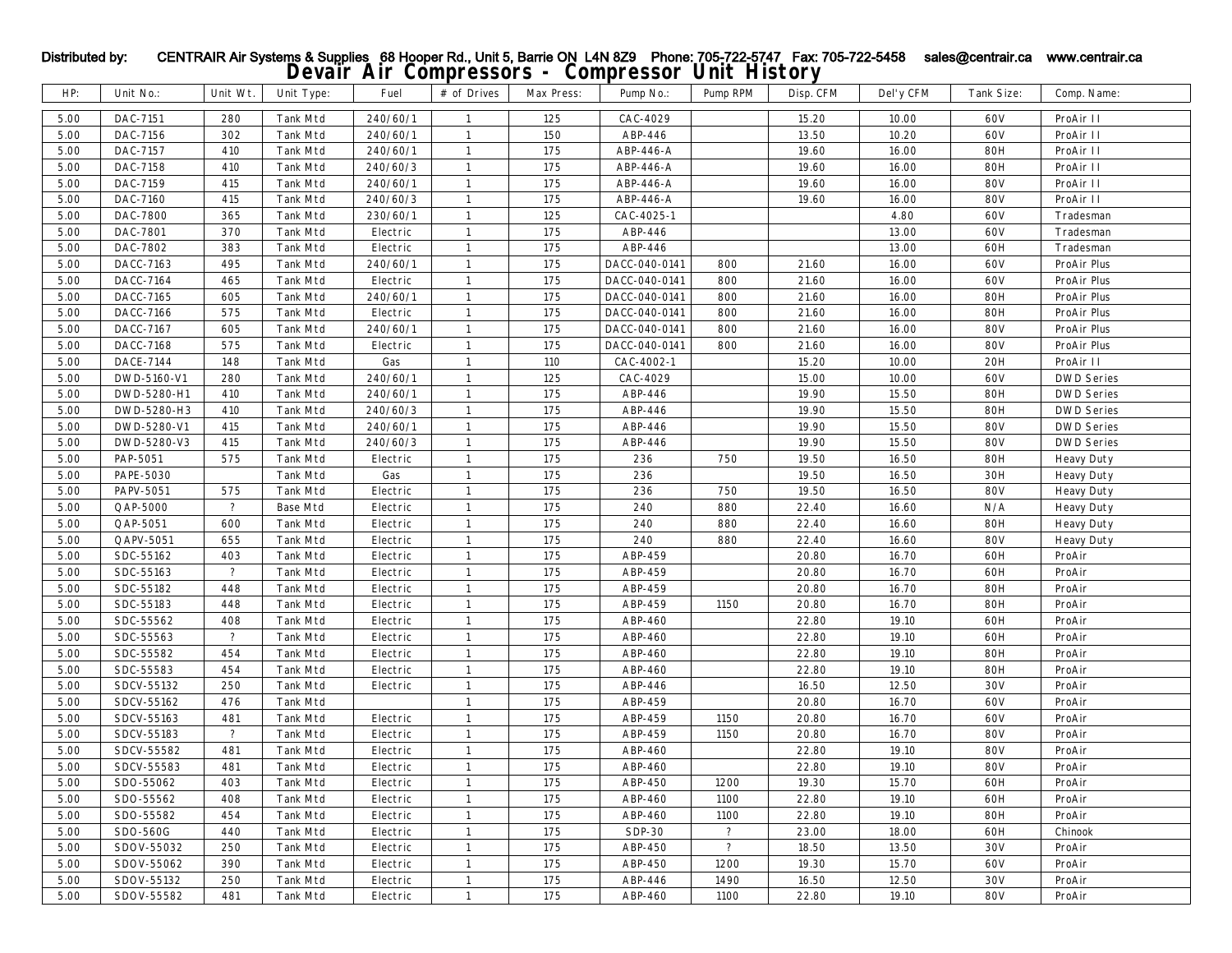|      |                    |                          |                 |                  | ------           | $\bullet$  | -----     |          |                          |           |                 |                   |
|------|--------------------|--------------------------|-----------------|------------------|------------------|------------|-----------|----------|--------------------------|-----------|-----------------|-------------------|
| HP:  | Unit No.:          | Unit Wt.                 | Unit Type:      | Fuel             | # of Drives      | Max Press: | Pump No.: | Pump RPM | Disp. CFM                | Del'y CFM | Tank Size:      | Comp. Name:       |
| 5.00 | <b>TAP-5000</b>    | 515                      | <b>Base Mtd</b> | Electric         | 1                | 175        | 44643     | 650      | 23.90                    | 18.50     | N/A             | <b>Heavy Duty</b> |
| 5.00 | TAP-5001 (EG)      | 440                      | <b>Base Mtd</b> | Electric         | $\mathbf{1}$     | 175        | 44643     | 635      | 23.40                    | 18.10     | $\rm N/A$       | <b>Heavy Duty</b> |
| 5.00 | TAP-5002           |                          | <b>Base Mtd</b> | ${\rm Electric}$ | $\mathbf{1}$     | 175        | 247       | 635      | 23.40                    | 19.10     | N/A             | <b>Heavy Duty</b> |
| 5.00 | TAP-5050           | 761                      | <b>Tank Mtd</b> | Electric         | $\mathbf{1}$     | 175        | 44643     | 635      | 23.40                    | 18.10     | <b>80H</b>      | <b>Heavy Duty</b> |
| 5.00 | TAP-5051 (EG)      | 700                      | <b>Tank Mtd</b> | Electric         | $\mathbf{1}$     | 175        | 44643     | 635      | 23.40                    | 18.10     | <b>80H</b>      | <b>Heavy Duty</b> |
| 5.00 | TAP-5052           | 685                      | Tank Mtd        | Electric         | $\mathbf{1}$     | 175        | 247       | 635      | 23.40                    | 19.10     | <b>80V</b>      | <b>Heavy Duty</b> |
| 5.00 | TAP-5562           | 1073                     | <b>Tank Mtd</b> | Electric         | $\boldsymbol{2}$ | 175        | 247(2)    | 635      | 46.80                    | 39.60     | 120H            | <b>Heavy Duty</b> |
| 5.00 | TAPE-5031          |                          | <b>Tank Mtd</b> | Gas              | $\mathbf{1}$     | 175        | 44643     |          | $23.90\,$                | 18.50     | $30\mathrm{H}$  | <b>Heavy Duty</b> |
| 5.00 | <b>TAPE-5031EG</b> |                          | Tank Mtd        | Gas              | $\mathbf{1}$     | $175\,$    | 44643     |          | 23.90                    | 18.50     | 30 <sub>H</sub> | <b>Heavy Duty</b> |
| 5.00 | <b>TAPV-5050</b>   | 765                      | Tank Mtd        | Electric         | $\mathbf{1}$     | 175        | 44643     | 635      | 23.40                    | 18.10     | <b>80V</b>      | <b>Heavy Duty</b> |
| 5.00 | TAPV-5051 (EG)     | 725                      | <b>Tank Mtd</b> | Electric         | $\mathbf{1}$     | 175        | 44643     | 635      | 23.40                    | 18.10     | <b>80V</b>      | <b>Heavy Duty</b> |
| 5.00 | TAPV-5052          | 685                      | <b>Tank Mtd</b> | Electric         | 1                | 175        | 247       | 635      | 23.40                    | 19.10     | <b>80V</b>      | <b>Heavy Duty</b> |
| 5.00 | TDP-5000           | 515                      | <b>Base Mtd</b> | Electric         | 1                | $125\,$    | 44643     | 700      | 25.80                    | 20.20     | N/A             | <b>Heavy Duty</b> |
| 5.00 | TDP-5001           | 435                      | <b>Base Mtd</b> | ${\rm Electric}$ | $\mathbf{1}$     | 125        | 44643     | 695      | 25.60                    | 20.00     | N/A             |                   |
| 5.00 | <b>TDP-5006E</b>   | 465                      | <b>Base Mtd</b> | Electric         | 1                | 90         | 44643     | 655      | 24.11                    | 20.50     | N/A             | <b>Heavy Duty</b> |
| 5.00 | TDP-5007 (EG)      | 465                      | <b>Base Mtd</b> | Electric         | $\mathbf{1}$     | 90         | 44643     | 655      | 24.11                    | 20.50     | N/A             | <b>Heavy Duty</b> |
| 5.00 | <b>TDP-5008A</b>   | 445                      | <b>Base Mtd</b> | Electric         | 1                | 90         | 44643     | 695      | 25.60                    | 19.00     | N/A             | <b>Heavy Duty</b> |
| 5.00 | TDP-5050           | 734                      | Tank Mtd        | Electric         | $\mathbf{1}$     | 125        | 44643     | 695      | 25.60                    | 20.00     | <b>80H</b>      | <b>Heavy Duty</b> |
| 5.00 | TDP-5051E          | $\overline{\mathcal{E}}$ | <b>Tank Mtd</b> | Electric         | $\mathbf{1}$     | 80         | 44643     | 655      | 24.10                    | 11.90     | <b>80H</b>      | <b>Heavy Duty</b> |
| 5.00 | TDP-5052 (EG)      | 715                      | <b>Tank Mtd</b> | Electric         | $\mathbf{1}$     | 90         | 44643     | 655      | $\overline{\phantom{a}}$ | $20.50\,$ | <b>80H</b>      | <b>Heavy Duty</b> |
| 5.00 | <b>TDP-5053A</b>   | 700                      | Tank Mtd        | Electric         | 1                | 90         | 44643     | 695      | 25.60                    | 20.00     | <b>80H</b>      | <b>Heavy Duty</b> |
| 5.00 | TDP-5054 (EG)      | 665                      | <b>Tank Mtd</b> | Electric         | $\mathbf{1}$     | 125        | 44643     | 695      | 25.60                    | 20.00     | <b>80H</b>      | <b>Heavy Duty</b> |
| 5.00 | TDP-5055           |                          | <b>Tank Mtd</b> | Electric         | $\mathbf{1}$     | 125        | 247       |          |                          | 19.00     | ${\bf 80}$      | <b>Heavy Duty</b> |
| 5.00 | <b>TDP-5560E</b>   | 1260                     | <b>Tank Mtd</b> | Electric         | $\boldsymbol{2}$ | 90         | 44643 (2) | 655      | 24.10                    | 20.50     | 120H            | <b>Heavy Duty</b> |
| 5.00 | TDP-5561 (EG)      | 1260                     | <b>Tank Mtd</b> | Electric         | $\boldsymbol{2}$ | 90         | 44643 (2) | 655      | 24.10                    | 20.50     | 120H            | <b>Heavy Duty</b> |
| 5.00 | TDP-5562A          | 1220                     | <b>Tank Mtd</b> | Electric         | $\boldsymbol{2}$ | 90         | 44643 (2) | 695      | 24.00                    | 19.00     | 120H            | <b>Heavy Duty</b> |
| 5.00 | TDP-5564           |                          | Tank Mtd        | Electric         | $\boldsymbol{2}$ | 125        | 247(2)    |          |                          | 19.00     | 120             | <b>Heavy Duty</b> |
| 5.00 | <b>VAG-5006</b>    | 830                      | Tank Mtd        | Electric         | $\mathbf{1}$     | 175        | 432       | 705      | 23.69                    | 18.10     | <b>80H</b>      | <b>Heavy Duty</b> |
| 5.00 | <b>VAP-5000</b>    | 550                      | <b>Base Mtd</b> | Electric         |                  | 175        | 432       | 705      | 23.69                    | 18.10     | N/A             | <b>Heavy Duty</b> |
| 5.00 | <b>VAP-5001</b>    | 460                      | <b>Base Mtd</b> | Electric         | $\mathbf{1}$     | 175        | 432       | 695      | 23.70                    | 18.10     | N/A             | <b>Heavy Duty</b> |
| 5.00 | <b>VAP-5050</b>    | 795                      | <b>Tank Mtd</b> | Electric         | $\mathbf{1}$     | 175        | 432       | 695      | 23.30                    | 17.80     | <b>80H</b>      |                   |
| 5.00 | VAP-5051 (EG)      | 690                      | <b>Tank Mtd</b> | Electric         | 1                | 175        | 432       | 695      | 23.30                    | 17.80     | <b>80H</b>      | <b>Heavy Duty</b> |
| 5.00 | <b>VAPV-5050</b>   | 800                      | <b>Tank Mtd</b> | Electric         | $\mathbf{1}$     | 175        | 432       | 695      | 23.30                    | 17.80     | <b>80V</b>      | <b>Heavy Duty</b> |
| 5.00 | VAPV-5051 (EG)     | 765                      | <b>Tank Mtd</b> | Electric         | $\mathbf{1}$     | 175        | 432       | 695      | 23.30                    | 17.80     | <b>80V</b>      | <b>Heavy Duty</b> |
| 5.00 | <b>VDP-5000</b>    | 550                      | <b>Base Mtd</b> | Electric         | 1                | 125        | 432       | 780      | 26.22                    | 20.20     | N/A             | <b>Heavy Duty</b> |
| 5.00 | <b>VDP-5001</b>    | 460                      | <b>Base Mtd</b> | Electric         | 1                | 125        | 432       | 760      | 25.50                    | 19.70     | $\rm N/A$       | <b>Heavy Duty</b> |
| 5.00 | <b>VDP-5004E</b>   | 690                      | <b>Base Mtd</b> | Electric         | $\mathbf{1}$     | 90         | 445       | 355      | 26.12                    | 22.00     | N/A             | <b>Heavy Duty</b> |
| 5.00 | VDP-5005 (EG)      | 690                      | <b>Base Mtd</b> | Electric         | $\mathbf{1}$     | 90         | 445       | 355      | 26.12                    | 22.00     | N/A             | <b>Heavy Duty</b> |
| 5.00 | VDP-5050           | 768                      | Tank Mtd        | Electric         | $\mathbf{1}$     | 125        | 432       | 760      | 25.50                    | 19.70     | <b>80H</b>      | <b>Heavy Duty</b> |
| 5.00 | VDP-5051 (EG)      | 690                      | Tank Mtd        | Electric         | $\mathbf{1}$     | 125        | 432       | 760      | 25.50                    | 19.70     | <b>80H</b>      | <b>Heavy Duty</b> |
| 5.00 | <b>VDP-5054E</b>   | $\overline{?}$           | <b>Tank Mtd</b> | Electric         | $\mathbf{1}$     | 80         | 445       | 355      | 26.12                    | 21.30     | <b>80H</b>      | <b>Heavy Duty</b> |
| 5.00 | <b>VDP-5584E</b>   | 2125                     | Tank Mtd        | Electric         | $\boldsymbol{2}$ | 90         | 445 (2)   | 355      | 26.12                    | 22.00     | 240H            | <b>Heavy Duty</b> |
| 5.00 | VDP-5585 (EG)      | 2125                     | <b>Tank Mtd</b> | Electric         | $\boldsymbol{2}$ | 90         | 445 (2)   | 355      | 26.12                    | 22.00     | 240H            | <b>Heavy Duty</b> |
| 5.00 | <b>VDP-5586A</b>   |                          | <b>Tank Mtd</b> | Electric         | $\boldsymbol{2}$ | 125        | 445 (2)   |          | 26.00                    | 21.00     | 240             | <b>Heavy Duty</b> |
| 5.00 | <b>WAP-5000</b>    | 480                      | Base Mtd        | Electric         | 1                | 175        | 440       | 440      | 23.40                    | 17.60     | N/A             | <b>Heavy Duty</b> |
| 5.00 | <b>WAP-5050</b>    | 730                      | Tank Mtd        | Electric         | 1                | 175        | 440       | 440      | 23.40                    | 17.60     | 80H             | <b>Heavy Duty</b> |
| 5.00 | <b>WAPV-5050</b>   |                          | <b>Tank Mtd</b> | Electric         | 1                | 175        | 440       |          | 23.40                    | 17.60     | <b>80V</b>      | <b>Heavy Duty</b> |
| 5.00 | <b>WAPV-5051</b>   | 730                      | Tank Mtd        | Electric         | -1               | 175        | 440       | 440      | 23.40                    | 17.60     | <b>80V</b>      | <b>Heavy Duty</b> |
| 5.00 | <b>WDP-5000</b>    | 480                      | Base Mtd        | Electric         | -1               | 90         | 440       | 550      | 28.00                    | 21.90     | N/A             | <b>Heavy Duty</b> |
|      |                    |                          |                 |                  |                  |            |           |          |                          |           |                 |                   |

**Devair Air Compressors - Compressor Unit History** Distributed by: CENTRAIR Air Systems & Supplies 68 Hooper Rd., Unit 5, Barrie ON L4N 8Z9 Phone: 705-722-5747 Fax: 705-722-5458 sales@centrair.ca www.centrair.ca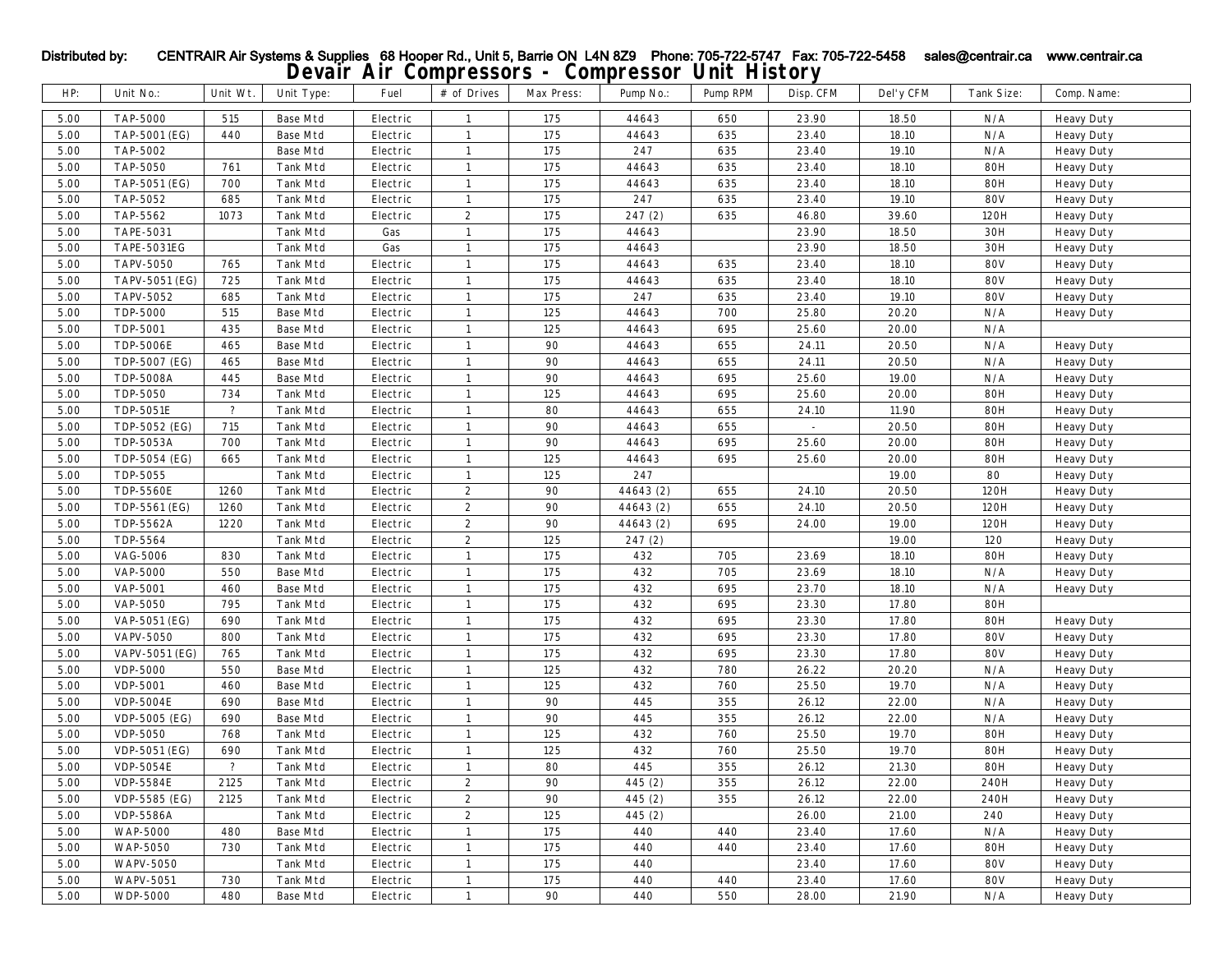# Distributed by: CENTRAIR Air Systems & Supplies 68 Hooper Rd., Unit 5, Barrie ON L4N 8Z9 Phone: 705-722-5747 Fax: 705-722-5458 sales@centrair.ca www.centrair.ca **Devair Air Compressors - Compressor Unit History**

| HP:  | Unit No.:       | Unit<br>. Wt. | Tvpe     | $\sim$<br>Fue. | $\sim$ $\sim$<br>Drives<br># ot | Max Press: | Pump No.: | <b>D</b> RPM<br>$n_{\text{max}}$ | Disp. CFM | 'v CFM<br>Del' | $\sim$<br><b>Tank Size:</b> | Comp.<br>Name:    |
|------|-----------------|---------------|----------|----------------|---------------------------------|------------|-----------|----------------------------------|-----------|----------------|-----------------------------|-------------------|
| 5.00 | <b>WDP-5050</b> | 730           | Tank Mtd | Electric       |                                 |            | 440       | 550                              | 28.00     | 21.90          | <b>80H</b>                  | <b>Heavy Duty</b> |
| 5.00 | <b>WDP-5560</b> | 1087          | Tank Mtd | Electric       |                                 |            | 440(2)    | 550                              | 28.00     | 21.90          | 120H                        | <b>Heavy Duty</b> |

## **5-1/2 HP Compressors**

| 5.50 | <b>TAPE-5031</b> | 517 | Tank Mtd        | Gas | 175 | 44663 | 650 | 23.90 | 18.50 | 30H        | <b>Heavy Duty</b> |
|------|------------------|-----|-----------------|-----|-----|-------|-----|-------|-------|------------|-------------------|
| 5.50 | <b>TAPE-5050</b> | 717 | Tank Mtd        | Gas | 175 | 44663 | 650 | 23.90 | 18.50 | <b>80H</b> | <b>Heavy Duty</b> |
| 5.50 | <b>TAPG-5050</b> | 717 | Tank Mtd        | Gas | 175 | 44663 | 650 | 23.90 | 18.50 | <b>80H</b> | <b>Heavy Duty</b> |
| 5.50 | <b>VAPE-5030</b> | 551 | Fank Mtd        | Gas | 175 | 432   | 705 | 23.69 | 18.10 | 30H        | <b>Heavy Duty</b> |
| 5.50 | <b>VAPE-5050</b> | 751 | Fank Mtd        | Gas | 175 | 432   | 705 | 23.69 | 18.10 | <b>80H</b> | <b>Heavy Duty</b> |
| 5.50 | <b>VAPG-5050</b> | 751 | <b>Tank Mtd</b> | Gas | 175 | 432   | 705 | 23.69 | 18.10 | <b>80H</b> | <b>Heavy Duty</b> |

## **7-1/2 HP Compressors**

| 7.50 | DAC-57582-H          | $\overline{?}$ | <b>Tank Mtd</b> | Electric |                  | 175 | ABP-460       | 1413 | 28.10 | 23.00 | <b>80H</b> | ProAir            |
|------|----------------------|----------------|-----------------|----------|------------------|-----|---------------|------|-------|-------|------------|-------------------|
| 7.50 | DACC-7169            | 725            | <b>Tank Mtd</b> | Electric | $\mathbf{1}$     | 175 | DACC-040-0141 | 910  | 24.60 | 19.10 | <b>80H</b> | ProAir Plus       |
| 7.50 | SDC-57582            | 462            | <b>Tank Mtd</b> | Electric |                  | 175 | ABP-460       |      | 28.80 | 22.80 | <b>80H</b> | ProAir            |
| 7.50 | SDO-57582            | 462            | <b>Tank Mtd</b> | Electric | $\mathbf{1}$     | 175 | ABP-460       | 1390 | 28.80 | 22.80 | <b>80H</b> | ProAir            |
| 7.50 | <b>TAS-5000</b>      | $\overline{?}$ | <b>Base Mtd</b> | Electric |                  | 175 | 44643         | 785  | 28.90 | 22.50 | N/A        | <b>Heavy Duty</b> |
| 7.50 | TAS-5001 (EG)        | 485            | <b>Base Mtd</b> | Electric |                  | 175 | 44643         | 785  | 28.90 | 22.50 | N/A        | <b>Heavy Duty</b> |
| 7.50 | <b>TAS-5002</b>      |                | <b>Base Mtd</b> | Electric | $\mathbf{1}$     | 175 | 247           | 800  | 28.90 | 25.80 | N/A        | <b>Heavy Duty</b> |
| 7.50 | <b>TAS-5050</b>      | 775            | <b>Tank Mtd</b> | Electric |                  | 175 | 44643         | 785  | 28.90 | 22.50 | <b>80H</b> | <b>Heavy Duty</b> |
| 7.50 | TAS-5051 (EG)        | 715            | <b>Tank Mtd</b> | Electric |                  | 175 | 44643         | 785  | 28.90 | 22.50 | <b>80H</b> | <b>Heavy Duty</b> |
| 7.50 | TAS-5052             | 700            | <b>Tank Mtd</b> | Electric |                  | 175 | 247           | 800  | 28.90 | 25.80 | <b>80H</b> | <b>Heavy Duty</b> |
| 7.50 | TAS-5562             | 1103           | Tank Mtd        | Electric | $\boldsymbol{2}$ | 175 | 247(2)        | 800  | 57.80 | 51.80 | 120H       | <b>Heavy Duty</b> |
| 7.50 | <b>TASV-5052</b>     | 700            | Tank Mtd        | Electric |                  | 175 | 247           | 800  | 28.90 | 25.80 | <b>80V</b> | <b>Heavy Duty</b> |
| 7.50 | <b>TDS-5000</b>      | $\overline{?}$ | <b>Base Mtd</b> | Electric | $\mathbf{1}$     | 125 | 44643         | 880  | 32.40 | 24.30 | N/A        | <b>Heavy Duty</b> |
| 7.50 | <b>TDS-5001</b>      | 485            | <b>Base Mtd</b> | Electric |                  | 125 | 44643         | 880  | 32.40 | 24.30 | N/A        | <b>Heavy Duty</b> |
| 7.50 | <b>TDS-5002EG</b>    | 475            | <b>Base Mtd</b> | Electric |                  | 125 | 44643         | 880  | 32.40 | 24.30 | N/A        | <b>Heavy Duty</b> |
| 7.50 | <b>TDS-5050</b>      | 715            | <b>Tank Mtd</b> | Electric |                  | 125 | 44643         | 880  | 32.40 | 24.30 | <b>80H</b> | <b>Heavy Duty</b> |
| 7.50 | TDS-5053 (EG)        | 715            | <b>Tank Mtd</b> | Electric |                  | 125 | 44643         | 880  | 32.40 | 24.30 | <b>80H</b> | <b>Heavy Duty</b> |
| 7.50 | <b>TDS-5061E</b>     | $\overline{?}$ | <b>Tank Mtd</b> | Electric |                  | 80  | 44643         | 840  | 30.92 | 23.71 | 120H       | <b>Heavy Duty</b> |
| 7.50 | <b>TDS-5561E</b>     | 1270           | <b>Tank Mtd</b> | Electric | $\boldsymbol{2}$ | 90  | 44643 (2)     | 840  | 30.92 | 23.70 | 120H       | <b>Heavy Duty</b> |
| 7.50 | TDS-5562 (EG)        | 1270           | <b>Tank Mtd</b> | Electric | $\boldsymbol{2}$ | 90  | 44643 (2)     | 840  | 30.92 | 23.70 | 120H       | <b>Heavy Duty</b> |
| 7.50 | <b>VAS-5000</b>      | 900            | <b>Base Mtd</b> | Electric |                  | 175 | 445           | 500  | 36.81 | 29.30 | N/A        | <b>Heavy Duty</b> |
| 7.50 | VAS-5001 (EG)        | 825            | <b>Base Mtd</b> | Electric |                  | 175 | 445           | 445  | 32.80 | 26.80 | N/A        | <b>Heavy Duty</b> |
| 7.50 | <b>VAS-5006</b>      | 1254           | <b>Tank Mtd</b> | Electric |                  | 175 | 445           | 500  | 36.81 | 29.30 | <b>80H</b> | <b>Heavy Duty</b> |
| 7.50 | <b>VAS-5009</b>      | $\overline{?}$ | <b>Base Mtd</b> | Electric |                  | 175 | 432           | 880  | 29.60 | 22.30 | N/A        | <b>Heavy Duty</b> |
| 7.50 | <b>VAS-5050</b>      | 1125           | <b>Tank Mtd</b> | Electric | $\mathbf{1}$     | 175 | 445           | 500  | 36.81 | 29.30 | <b>80H</b> | <b>Heavy Duty</b> |
| 7.50 | <b>VAS-5059</b>      | 805            | <b>Tank Mtd</b> | Electric | $\mathbf{1}$     | 175 | 432           | 880  | 29.60 | 22.20 | <b>80H</b> | <b>Heavy Duty</b> |
| 7.50 | <b>VAS-5060</b>      | 1200           | <b>Tank Mtd</b> | Electric | $\mathbf{1}$     | 175 | 445           | 445  | 32.80 | 15.48 | 120H       | <b>Heavy Duty</b> |
| 7.50 | VAS-5061 (EG)        | 1090           | <b>Tank Mtd</b> | Electric | $\mathbf{1}$     | 175 | 445           | 445  | 32.80 | 26.80 | 120H       | <b>Heavy Duty</b> |
| 7.50 | <b>VAS-9000</b>      | 520            | <b>Base Mtd</b> | Electric |                  | 175 | 432           | 880  | 29.60 | 22.20 | N/A        | <b>Heavy Duty</b> |
| 7.50 | VAS-9050 (EG)        | 750            | <b>Tank Mtd</b> | Electric | $\mathbf{1}$     | 175 | 432           | 880  | 29.60 | 22.20 | <b>80H</b> | <b>Heavy Duty</b> |
| 7.50 | <b>VDS-5000</b>      | 900            | <b>Base Mtd</b> | Electric | -1               | 125 | 445           | 570  | 41.97 | 33.80 | N/A        | <b>Heavy Duty</b> |
| 7.50 | <b>VDS-5001</b>      | 825            | <b>Base Mtd</b> | Electric |                  | 125 | 445           | 510  | 37.50 | 30.10 | N/A        | <b>Heavy Duty</b> |
| 7.50 | <b>VDS-5004E</b>     | 700            | <b>Base Mtd</b> | Electric |                  | 90  | 445           | 510  | 37.50 | 30.10 | N/A        | <b>Heavy Duty</b> |
| 7.50 | <b>VDS-5005 (EG)</b> | 700            | <b>Base Mtd</b> | Electric |                  | 90  | 445           | 510  | 37.50 | 30.10 | N/A        | <b>Heavy Duty</b> |
| 7.50 | <b>VDS-5006A</b>     | $\overline{?}$ | <b>Base Mtd</b> | Electric |                  | 125 | 445           |      | 37.50 | 30.10 | N/A        | <b>Heavy Duty</b> |
| 7.50 | <b>VDS-5008</b>      |                | <b>Base Mtd</b> | Electric |                  | 125 |               |      |       |       | N/A        | <b>Heavy Duty</b> |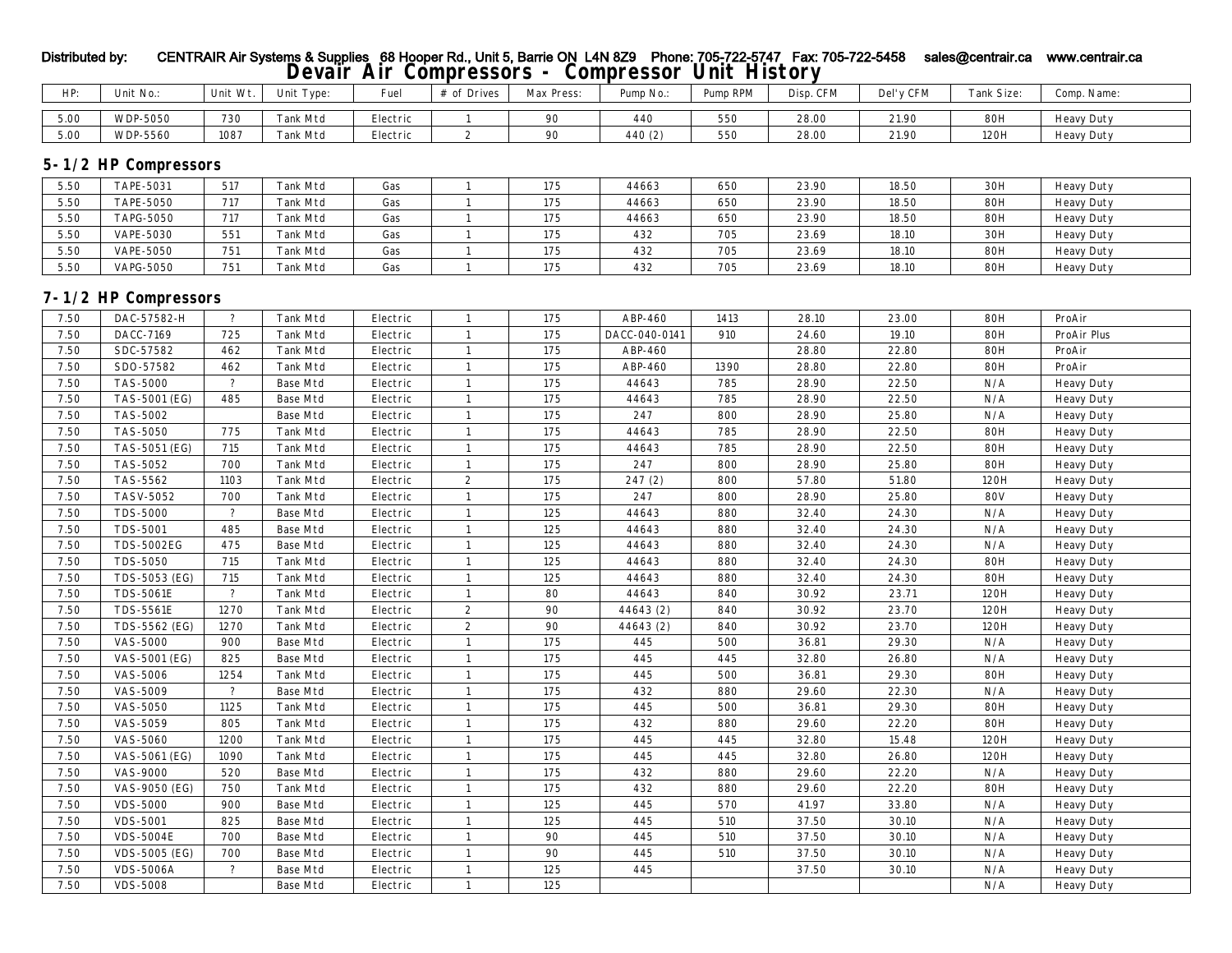| HP:            | Unit No.:                          | Unit Wt.                 | Unit Type:                         | Fuel                 | # of Drives                  | Max Press: | Pump No.:        | Pump RPM   | Disp. CFM      | Del'y CFM      | Tank Size:       | Comp. Name:       |
|----------------|------------------------------------|--------------------------|------------------------------------|----------------------|------------------------------|------------|------------------|------------|----------------|----------------|------------------|-------------------|
| 7.50           | <b>VDS-5009</b>                    | $\overline{?}$           | <b>Base Mtd</b>                    | Electric             | $\mathbf{1}$                 | 125        | 432              | 975        | 32.70          | 24.60          | N/A              | <b>Heavy Duty</b> |
| $7.50\,$       | <b>VDS-5050</b>                    | 1100                     | Tank Mtd                           | Electric             | $\mathbf{1}$                 | 125        | 445              | 570        | 41.97          | 33.80          | <b>80H</b>       | <b>Heavy Duty</b> |
| 7.50           | <b>VDS-5059</b>                    | 805                      | <b>Tank Mtd</b>                    | Electric             | $\mathbf{1}$                 | 125        | 432              | 975        | 32.70          | 24.60          | <b>80H</b>       | <b>Heavy Duty</b> |
| 7.50           | <b>VDS-5060</b>                    | 1090                     | Tank Mtd                           | Electric             | $\mathbf{1}$                 | 125        | 445              | 510        | 37.50          | 30.10          | 120H             | <b>Heavy Duty</b> |
| 7.50           | <b>VDS-5061</b>                    | 1090                     | Tank Mtd                           | Electric             | $\mathbf{1}$                 | 125        | 445              | 510        | 37.50          | 30.10          | 120H             | <b>Heavy Duty</b> |
| 7.50           | <b>VDS-5064E</b>                   | $\overline{\mathbf{?}}$  | Tank Mtd                           | Electric             | $\mathbf{1}$                 | 80         | 445              | 510        | 37.55          | 30.36          | 120H             | <b>Heavy Duty</b> |
| 7.50           | <b>VDS-5065A</b>                   | 960                      | Tank Mtd                           | Electric             | $\mathbf{1}$                 | 90         | 445              | 510        | 37.50          | 30.10          | 120H             | <b>Heavy Duty</b> |
| 7.50           | <b>VDS-5066A</b>                   |                          | Tank Mtd                           | Electric             | $\mathbf{1}$                 | 125        | 445              |            | 37.00          | 30.00          | 120              | <b>Heavy Duty</b> |
| 7.50           | <b>VDS-5068</b>                    |                          | Tank Mtd                           | Electric             | $\mathbf{1}$                 | 125        | 447              |            |                | 30.10          | 120              | <b>Heavy Duty</b> |
| 7.50           | <b>VDS-5584E</b>                   | 2135                     | Tank Mtd                           | Electric             | $\boldsymbol{2}$             | 90         | 445 (2)          | 510        | 37.50          | 30.10          | 240H             | <b>Heavy Duty</b> |
| 7.50           | VDS-5585 (EG)                      | 2135                     | Tank Mtd                           | Electric             | $\boldsymbol{2}$             | 90         | 445 (2)          | 510        | 37.50          | 30.10          | 240H             | <b>Heavy Duty</b> |
| 7.50           | <b>VDS-5586A</b>                   |                          | Tank Mtd                           | Electric             | $\boldsymbol{2}$             | 125        | 445 (2)          |            | 37.00          | 30.00          | 240              | <b>Heavy Duty</b> |
| 7.50           | <b>VDS-5588</b>                    |                          | Tank Mtd                           | Electric             | $\boldsymbol{2}$             | 125        | 447 (2)          |            |                | 30.10          | 240              | <b>Heavy Duty</b> |
| 7.50           | <b>VDS-9000</b>                    | 520                      | <b>Base Mtd</b>                    | ${\rm Electric}$     | $\mathbf{1}$                 | 125        | 432              | 975        | 32.70          | 24.60          | N/A              | <b>Heavy Duty</b> |
| 7.50           | <b>VDS-9050 (EG)</b>               | 750                      | Tank Mtd                           | Electric             | $\mathbf{1}$                 | 125        | 432              | 975        | 32.70          | 24.60          | <b>80H</b>       | <b>Heavy Duty</b> |
|                | <b>8 HP Compressors</b>            |                          |                                    |                      |                              |            |                  |            |                |                |                  |                   |
| 8.00           | <b>UANE-5031</b>                   | 486                      | <b>Tank Mtd</b>                    | Gas                  | $\mathbf{1}$                 | 175        | 44642            | 900        | 15.10          | 11.60          | 30H              | <b>Heavy Duty</b> |
|                | <b>9 HP Compressors</b>            |                          |                                    |                      |                              |            |                  |            |                |                |                  |                   |
| 9.00           | QAPE-5030                          | $\overline{\mathcal{E}}$ | <b>Tank Mtd</b>                    | Gas                  | $\mathbf{1}$                 | 175        | 240              |            | 20.62          | 15.50          | 30H              | <b>Heavy Duty</b> |
| 9.00           | <b>TDSE-5000</b>                   | 180                      | Frame Mtd                          | Gas                  | $\mathbf{1}$                 |            | <b>TDSE-9401</b> |            |                |                | 2 Gallon         | <b>DND</b> Unit   |
| 9.00           | TDSE-5000-1                        | 180                      | Frame Mtd                          | Gas                  | $\mathbf{1}$                 |            | TDSE-9401-1      |            |                |                | 2 Gallon         | <b>DND</b> Unit   |
|                |                                    |                          |                                    |                      |                              |            |                  |            |                |                |                  |                   |
|                | <b>10 HP Compressors</b>           |                          |                                    |                      |                              |            |                  |            |                |                |                  |                   |
| 10.00          | DACC-7170                          | 700                      | Tank Mtd                           | Electric             | $\mathbf{1}$                 | 175        | DACC-040-0142    | 810        | 43.70          | 33.30          | <b>80H</b>       | ProAir Plus       |
| 10.00          | DACC-7171                          | 735                      | <b>Tank Mtd</b>                    | Electric             | $\mathbf{1}$                 | 175        | DACC-040-0142    | 810        | 43.70          | 33.30          | 120H             | ProAir Plus       |
| 10.00          | DACC-7172                          | 1245                     | <b>Tank Mtd</b>                    | Electric             | $\mathbf{1}$                 | 175        | DACC-040-0142    | 910        | 49.10          | 36.70          | 120H             | ProAir Plus       |
| 10.00          | SDC-510122                         | 500                      | Tank Mtd                           | Electric             | $\mathbf{1}$                 | 175        | ABP-470          |            | 46.80          | 39.00          | 120H             | ProAir            |
| 10.00          | SDC-51082                          | 469                      | Tank Mtd                           | Electric             | $\mathbf{1}$                 | 175        | ABP-470          | 1390       | 46.80          | 39.00          | <b>80H</b>       | ProAir            |
| 10.00          | SDO-510122                         | 598                      | Tank Mtd                           | Electric             | $\mathbf{1}$                 | 175        | ABP-470          | 1390       | 46.80          | 39.00          | 120H             | ProAir            |
| 10.00          | SDO-51082                          |                          | Tank Mtd                           | Electric             | $\mathbf{1}$                 | 175        | ABP-470          |            | 46.80          | 39.00          | <b>80H</b>       | ProAir            |
| 10.00          | SDOE-51032                         | 390                      | Tank Mtd                           | Gas                  | $\mathbf{1}$                 | 175        | ABP-450          | 1200       | 23.10          | 17.00          | $30\mathrm{H}$   | ProAir            |
| 10.00          | <b>VAPE-5030</b>                   | 551                      | Tank Mtd                           | Gas                  | $\mathbf{1}$                 | 175        | 432              | 705        | 23.70          | 18.10          | 30H              | <b>Heavy Duty</b> |
| 10.00          | VAT-5000                           | 950                      | <b>Base Mtd</b>                    | Electric             | $\mathbf{1}$                 | 175        | 445              | 650        | 47.86          | 37.60          | N/A              | <b>Heavy Duty</b> |
| 10.00          | VAT-5001 (EG)                      | 935                      | <b>Base Mtd</b>                    | Electric             | $\mathbf{1}$                 | 175        | 445              | 590        | 43.40          | 34.10          | N/A              | <b>Heavy Duty</b> |
| 10.00          | VAT-5002                           | 530                      | <b>Base Mtd</b>                    | Electric             | $\mathbf{1}$                 | 175        | 432              |            | 40.60          | 29.00          | N/A              | <b>Heavy Duty</b> |
| 10.00          | VAT-5003                           |                          | <b>Base Mtd</b>                    | Electric             | $\mathbf{1}$                 | 175        | 247              | 590        | 43.30          | 36.50          | N/A              | <b>Heavy Duty</b> |
| 10.00          | <b>VAT-5008</b>                    | 1447                     | Tank Mtd                           | Electric             | $\mathbf{1}$                 | 175        | 445              | 650        | 47.86          | 37.60          | 120H             | <b>Heavy Duty</b> |
| 10.00          | VAT-5060                           | 1235                     | Tank Mtd                           | Electric             | $\mathbf{1}$                 | 175        | 445              | 590        | 43.40          | 34.10          | 120H             | <b>Heavy Duty</b> |
| 10.00          | VAT-5061 (EG)                      | 1200                     | Tank Mtd                           | Electric             | $\mathbf{1}$                 | 175        | 445              | 590        | 43.40          | 34.10          | 120H             | <b>Heavy Duty</b> |
| 10.00          | VAT-5062 (EG)                      | 760                      | Tank Mtd                           | Electric             | $\mathbf{1}$                 | 175        | 432              | 595        | 40.60          | 29.0           | 120H             | <b>Heavy Duty</b> |
| 10.00          | VAT-5063                           | 900                      | <b>Tank Mtd</b>                    | Electric             | $\mathbf{1}$                 | 175        | 447              | 590        | 43.30          | 36.50          | 120H             | <b>Heavy Duty</b> |
| 10.00          | VAT-5583                           | 1940                     | <b>Tank Mtd</b>                    | Electric             | $\boldsymbol{2}$             | 175        | 447 (2)          | 590        | 86.60          | 73.60          | 240H             | <b>Heavy Duty</b> |
| 10.00          | <b>VATV-5050</b>                   | 760                      | Tank Mtd                           | Electric             | $\mathbf{1}$                 | 175        | 432              | 595        | 40.60          | 29.0           | <b>80V</b>       | <b>Heavy Duty</b> |
| 10.00          | <b>VATV-5063</b>                   | 900                      | Tank Mtd                           | Electric             | $\mathbf{1}$                 | 175        | 447              | 590        | 43.30          | 36.50          | 120V             | <b>Heavy Duty</b> |
| 10.00<br>10.00 | <b>VDT-5000</b><br><b>VDT-5001</b> | 950<br>935               | <b>Base Mtd</b><br><b>Base Mtd</b> | Electric<br>Electric | $\mathbf{1}$<br>$\mathbf{1}$ | 125<br>125 | 445<br>445       | 725<br>675 | 53.38<br>49.70 | 42.00<br>39.40 | N/A<br>$\rm N/A$ | <b>Heavy Duty</b> |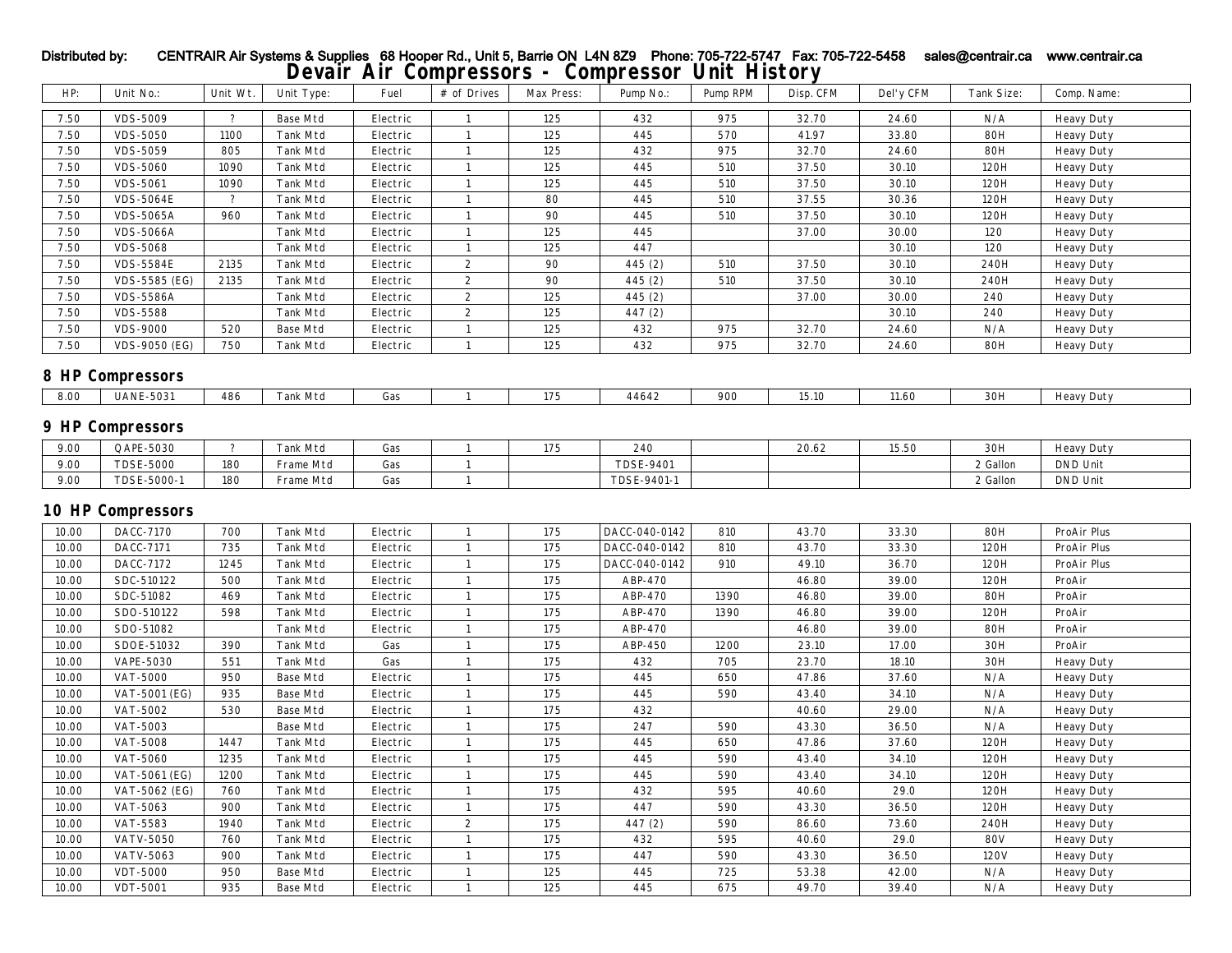## **Devair Air Compressors - Compressor Unit History** HP: Unit No.: Unit Wt. Unit Type: Fuel # of Drives Max Press: Pump No.: Pump RPM Disp. CFM Del'y CFM Tank Size: Comp. Name: Distributed by: CENTRAIR Air Systems & Supplies 68 Hooper Rd., Unit 5, Barrie ON L4N 8Z9 Phone: 705-722-5747 Fax: 705-722-5458 sales@centrair.ca www.centrair.ca

| 10.00          | <b>VDT-5004E</b>         | 710                      | <b>Base Mtd</b>             | Electric   | $\mathbf{1}$      | 90         | 445                | 675  | 49.70          | 39.40          | N/A        | <b>Heavy Duty</b>                |
|----------------|--------------------------|--------------------------|-----------------------------|------------|-------------------|------------|--------------------|------|----------------|----------------|------------|----------------------------------|
| 10.00          | VDT-5005 (EG)            | 710                      | <b>Base Mtd</b>             | Electric   | $\mathbf{1}$      | 90         | 445                | 675  | 49.70          | 39.40          | N/A        | <b>Heavy Duty</b>                |
| 10.00          | <b>VDT-5006A</b>         | $\overline{\mathcal{E}}$ | <b>Base Mtd</b>             | Electric   | 1                 | 125        | 445                |      | 49.70          | 39.40          | N/A        | <b>Heavy Duty</b>                |
| 10.00          | <b>VDT-5008</b>          |                          | <b>Base Mtd</b>             | Electric   | $\mathbf{1}$      | 125        | 447                |      |                | 39.40          | 240        | <b>Heavy Duty</b>                |
| 10.00          | <b>VDT-5060</b>          | 1325                     | <b>Tank Mtd</b>             | Electric   | 1                 | 125        | 445                | 675  | 49.70          | 39.40          | 120H       | <b>Heavy Duty</b>                |
| 10.00          | <b>VDT-5061E</b>         | $\overline{\mathcal{E}}$ | Tank Mtd                    | Electric   | $\mathbf{1}$      | 80         | 445                | 675  | 49.67          | 39.40          | 120H       | <b>Heavy Duty</b>                |
| 10.00          | VDT-5062 (EG)            | 1100                     | <b>Tank Mtd</b>             | Electric   | $\mathbf{1}$      | 90         | 445                | 675  | 49.70          | 39.40          | 120H       | <b>Heavy Duty</b>                |
| 10.00          | VDT-5063 (EG)            | 1200                     | Tank Mtd                    | Electric   | $\mathbf{1}$      | 125        | 445                | 675  | 49.70          | 39.40          | 120H       | <b>Heavy Duty</b>                |
| 10.00          | <b>VDT-5584A</b>         | $\ddot{\phantom{0}}$     | <b>Tank Mtd</b>             | Electric   | $\boldsymbol{2}$  | 125        | 445 (2)            | 675  | 49.00          | 39.00          | 240H       | <b>Heavy Duty</b>                |
| 10.00          | VDT-5585 (EG)            | 2155                     | <b>Tank Mtd</b>             | Electric   | $\boldsymbol{2}$  | 90         | 445(2)             | 675  | 49.70          | 39.40          | 240H       | <b>Heavy Duty</b>                |
| 10.00          | <b>VDT-5586</b>          |                          | <b>Tank Mtd</b>             | Electric   | $\boldsymbol{2}$  | 125        | 447 (2)            |      |                | 39.40          | 240        | <b>Heavy Duty</b>                |
| 10.00          | <b>WAT-5000</b>          | 930                      | <b>Base Mtd</b>             | Electric   | $\mathbf{1}$      | 175        | 440                | 881  | 43.30          | 32.60          | N/A        | <b>Heavy Duty</b>                |
| 10.00          | WAT-5062                 | 930                      | <b>Tank Mtd</b>             | Electric   | $\mathbf{1}$      | 175        | 440                | 881  | 43.30          | 33.10          | 120H       | <b>Heavy Duty</b>                |
| 10.00          | <b>WATC-5000</b>         | 800                      | Cabinet Unit                | Electric   | $\mathbf{1}$      | 175        | 440                | 800  | 40.00          | 33.00          | N/A        | <b>Heavy Duty Silent Partner</b> |
| 10.00          | <b>WATV-5050</b>         | 760                      | Tank Mtd                    | Electric   | $\mathbf{1}$      | 175        | 440                | 881  | 43.30          | 33.10          | <b>80V</b> | <b>Heavy Duty</b>                |
| 10.00          | <b>WATV-5062</b>         |                          | <b>Tank Mtd</b>             | Electric   | $\mathbf{1}$      | 175        | 440                |      | 43.30          | 32.60          | <b>80V</b> | <b>Heavy Duty</b>                |
| 10.00          | <b>WDT-5000</b>          | 780                      | <b>Base Mtd</b>             | Electric   | 1                 | 90         | 440                | 900  | 45.82          | 35.70          | N/A        | <b>Heavy Duty</b>                |
| 10.00          | <b>WDT-5560</b>          | 1150                     | <b>Tank Mtd</b>             | Electric   | $\mathbf{2}$      | 90         | 440 (2)            | 900  | 45.82          | 35.70          | 120H       | <b>Heavy Duty</b>                |
|                | <b>11 HP Compressors</b> |                          |                             |            |                   |            |                    |      |                |                |            |                                  |
| 11.00          | 113039                   | 350                      | Tank Mtd                    | Gas        | 1                 | 150        | <b>DEV-39</b>      |      | 22.00          | 18.00          | 30H        | PitBoss                          |
| 11.00          | <b>DACE-7161</b>         | 315                      | <b>Tank Mtd</b>             | Gas        | $\mathbf{1}$      | 175        |                    |      | 22.00          | 18.00          | 30H        | ProAir II                        |
| 11.00          |                          | 412                      |                             | Gas        | $\mathbf{1}$      | 175        | 236                |      |                |                |            |                                  |
|                | <b>PAPE-5030</b>         |                          | <b>Tank Mtd</b>             |            |                   |            |                    | 750  | 19.50          | 16.50          | 30H        | <b>Heavy Duty</b>                |
| 11.00<br>11.00 | SDCE-51032<br>SDCE-51132 | 390<br>390               | Tank Mtd<br><b>Tank Mtd</b> | Gas<br>Gas | 1<br>$\mathbf{1}$ | 175<br>175 | ABP-450<br>ABP-459 | 1275 | 23.10<br>23.10 | 17.00<br>17.00 | 30H<br>30H | ProAir<br>ProAir                 |
| 11.00          | <b>TAPE-5031</b>         | 517                      | <b>Tank Mtd</b>             | Gas        | 1                 | 175        | 44643              | 650  | 23.90          | 18.50          | 30H        |                                  |
|                |                          |                          |                             |            |                   |            |                    |      |                |                |            | <b>Heavy Duty</b>                |
|                | <b>13 HP Compressors</b> |                          |                             |            |                   |            |                    |      |                |                |            |                                  |
| 13.00          | <b>TASE-5030</b>         | 517                      | <b>Tank Mtd</b>             | Gas        | $\mathbf{1}$      | 175        | 247                | 800  | 28.90          | 25.80          | 30H        | <b>Heavy Duty</b>                |
|                | <b>15 HP Compressors</b> |                          |                             |            |                   |            |                    |      |                |                |            |                                  |
| 15.00          | <b>VAV-5000</b>          | 1000                     | <b>Base Mtd</b>             | Electric   | $\mathbf{1}$      | 175        | 445                | 900  | 66.27          | 49.40          | N/A        | <b>Heavy Duty</b>                |
| 15.00          | VAV-5001 (EG)            | 995                      | <b>Base Mtd</b>             | Electric   | $\mathbf{1}$      | 175        | 445                | 880  | 64.80          | 48.50          | N/A        | <b>Heavy Duty</b>                |
| 15.00          | VAV-5002                 |                          | <b>Base Mtd</b>             | Electric   | $\mathbf{1}$      | 175        | 447                | 880  | 64.80          | 51.80          | N/A        | <b>Heavy Duty</b>                |
| 15.00          | <b>VAV-5008</b>          | 1490                     | <b>Tank Mtd</b>             | Electric   | $\mathbf{1}$      | 175        | 445                | 900  | 66.27          | 49.40          | 120H       | <b>Heavy Duty</b>                |
| 15.00          | <b>VAV-5060</b>          | 1300                     | <b>Tank Mtd</b>             | Electric   | $\mathbf{1}$      | 175        | 445                | 880  | 64.80          | 48.50          | 120H       | <b>Heavy Duty</b>                |
| 15.00          | VAV-5061 (EG)            | 1220                     | Tank Mtd                    | Electric   | $\mathbf{1}$      | 175        | 445                | 880  | 64.80          | 48.50          | 120H       | <b>Heavy Duty</b>                |
| 15.00          | VAV-5062                 | 1070                     | <b>Tank Mtd</b>             | Electric   | $\mathbf{1}$      | 175        | 447                | 880  | 64.80          | 51.80          | 120H       | <b>Heavy Duty</b>                |
| 15.00          | VAV-5582                 | 2074                     | <b>Tank Mtd</b>             | Electric   | $\boldsymbol{2}$  | 175        | 447 (2)            | 880  | 129.60         | 104.20         | 240H       | <b>Heavy Duty</b>                |
| 15.00          | <b>VAVC-5000</b>         | 1200                     | Cabinet Unit                | Electric   | $\mathbf{1}$      | 175        | 447                | 880  | 64.80          | 51.80          | N/A        | Heavy Duty Silent Partner        |
| 15.00          | <b>VAVV-5062</b>         | 1070                     | <b>Tank Mtd</b>             | Electric   | 1                 | 175        | 447                | 880  | 64.80          | 51.80          | 120V       | <b>Heavy Duty</b>                |
| 15.00          | <b>VDV-5000</b>          | 1000                     | <b>Base Mtd</b>             | Electric   | $\mathbf{1}$      | 125        | 445                | 900  | 66.27          | 50.10          | N/A        | <b>Heavy Duty</b>                |
| 15.00          | <b>VDV-5001</b>          | 955                      | <b>Base Mtd</b>             | Electric   | $\mathbf{1}$      | 175        | 445                | 880  | 64.80          | 49.20          | N/A        | <b>Heavy Duty</b>                |
| 15.00          | <b>VDV-5004E</b>         | $\overline{?}$           | <b>Base Mtd</b>             | Electric   | $\mathbf{1}$      | 90         | 445 (2)            | 515  | 75.80          | 61.30          | N/A        | <b>Heavy Duty</b>                |
| 15.00          | <b>VDV-5006E</b>         | $\overline{?}$           | <b>Base Mtd</b>             | Electric   | $\mathbf{1}$      | 90         | 445                | 880  | 64.80          | 49.26          | N/A        | <b>Heavy Duty</b>                |
| 15.00          | <b>VDV-5007</b>          | $\overline{\mathcal{E}}$ | <b>Base Mtd</b>             | Electric   | $\mathbf{1}$      | 90         | 445                |      | 64.80          | 49.20          | N/A        | <b>Heavy Duty</b>                |
| 15.00          | <b>VDV-5008A</b>         | 790                      | <b>Base Mtd</b>             | Electric   | $\mathbf{1}$      | 90         | 445                | 880  | 64.80          | 49.20          | N/A        | <b>Heavy Duty</b>                |
| 15.00          | <b>VDV-5009 (EG)</b>     | 780                      | <b>Base Mtd</b>             | Electric   | $\mathbf{1}$      | 90         | 445                | 515  | $\overline{a}$ | 63.00          | N/A        | <b>Heavy Duty</b>                |
|                |                          |                          |                             |            |                   |            |                    |      |                |                |            |                                  |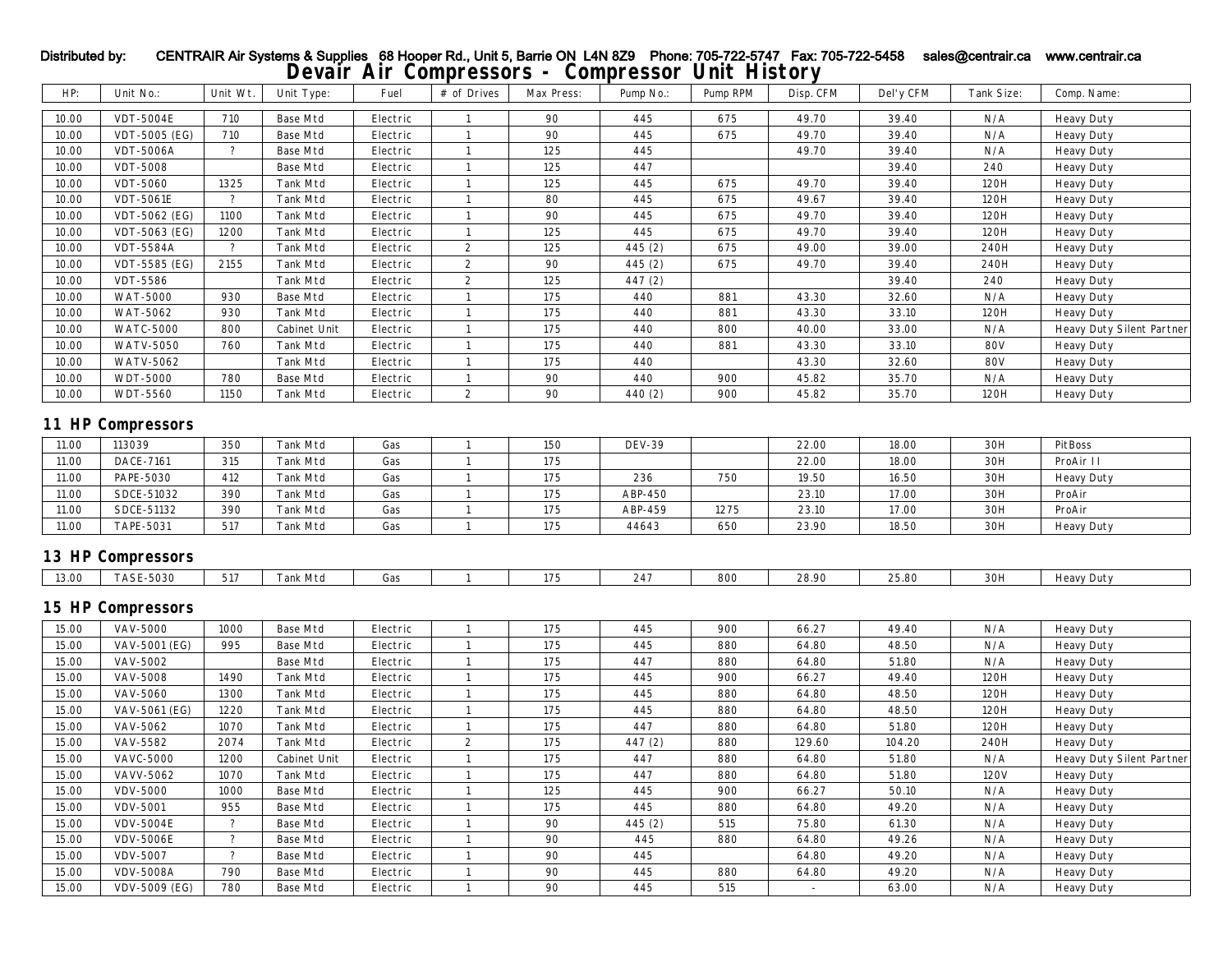## HP: Unit No.: Unit Wt. Unit Type: Fuel # of Drives Max Press: Pump No.: Pump RPM Disp. CFM Del'y CFM Tank Size: Comp. Name: 15.00 | VDV-5060 | 1390 | Tank Mtd | Electric | 1 | 125 | 445 | 880 | 64.80 | 49.20 | 120H | Heavy Duty 15.00 | VDV-5061 (EG) | 1220 | Tank Mtd | Electric | 1 | 125 | 445 | 880 | 64.80 | 49.20 | 120H | Heavy Duty 15.00 | VDV-5064E | ? | Tank Mtd | Electric | 1 | 80 | 445 | 880 | 64.80 | 49.26 | 120H | Heavy Duty 15.00 | VDV-5065 (EG) | 1158 | Tank Mtd | Electric | 1 | 90 | 445 | 880 | 64.80 | 49.20 | 120H | Heavy Duty 15.00 | VDV-5584 | 2074 | Tank Mtd | Electric | 2 | 90 | 445 (2) | 880 | 64.80 | 49.00 | 240H | Heavy Duty 15.00 | VDV-5585EG | 2300 | Tank Mtd | Electric | 2 | 125 | 445 (2) | 880 | 64.80 | 49.20 | 240H | Heavy Duty 15.00 | VDV-5586 | | | Tank Mtd | Electric | 2 | 125 | 447 (2) | | | | | | | 49.20 | 240 | Heavy Duty **20 HP Compressors** 20.00 DACC-7173 | 1277 | Tank Mtd | Electric | 1 | 175 | | 830 | 90.70 | 76.00 | 120H | ProAir Plus 20.00 | VAW-5000 (EG) | 1670 | Base Mtd | Electric | 1 | 175 | 445 (2) | 655 | 96.40 | 75.60 | N/A | Heavy Duty 20.00 | VAW-5001 (EG) | ? | Base Mtd | Electric | 1 | 175 | DAP-430 | | 90.0 | 71.0 | N/A | HPX Series 20.00 | VAW-5060 (EG) | 1629 | Tank Mtd | Electric | 1 | 175 | DAP-430 | 830 | 90.0 | 71.0 | 120H | HPX Series 20.00 | VAW-5080 (EG) | 2450 | Tank Mtd | Electric | 1 | 175 | 445 (2) | 590 | 86.80 | 68.20 | 240H | Heavy Duty 20.00 | VDW-5000 | 1670 | Base Mtd | Electric | 1 | 125 | 445 (2) | 730 | 107.40 | 84.40 | N/A | Heavy Duty 20.00 | VDW-5001 (EG) | ? | Base Mtd | Electric | 1 | 125 | DAP-430 | | 96.00 | 77.00 | N/A | HPX Series

## **Devair Air Compressors - Compressor Unit History** Distributed by: CENTRAIR Air Systems & Supplies 68 Hooper Rd., Unit 5, Barrie ON L4N 8Z9 Phone: 705-722-5747 Fax: 705-722-5458 sales@centrair.ca www.centrair.ca

| 20.00 | DACC-7173            | 1277          | <b>Tank Mtd</b> | Electric | 175 |                | 830 | 90.70  | 76.00 | 120H | ProAir Plus       |
|-------|----------------------|---------------|-----------------|----------|-----|----------------|-----|--------|-------|------|-------------------|
| 20.00 | VAW-5000 (EG)        | 1670          | Base Mtd        | Electric | 175 | 445(2)         | 655 | 96.40  | 75.60 | N/A  | <b>Heavy Duty</b> |
| 20.00 | VAW-5001 (EG)        | ∍             | Base Mtd        | Electric | 175 | <b>DAP-430</b> |     | 90.0   | 71.0  | N/A  | <b>HPX Series</b> |
| 20.00 | VAW-5060 (EG)        | 1629          | <b>Tank Mtd</b> | Electric | 175 | <b>DAP-430</b> | 830 | 90.0   | 71.0  | 120H | <b>HPX Series</b> |
| 20.00 | VAW-5080 (EG)        | 2450          | <b>Tank Mtd</b> | Electric | 175 | 445(2)         | 590 | 86.80  | 68.20 | 240H | <b>Heavy Duty</b> |
| 20.00 | <b>VDW-5000</b>      | 1670          | <b>Base Mtd</b> | Electric | 125 | 445(2)         | 730 | 107.40 | 84.40 | N/A  | <b>Heavy Duty</b> |
| 20.00 | <b>VDW-5001 (EG)</b> | ∍             | Base Mtd        | Electric | 125 | <b>DAP-430</b> |     | 96.00  | 77.00 | N/A  | <b>HPX Series</b> |
| 20.00 | <b>VDW-5004E</b>     | 1595          | Base Mtd        | Electric | 90  | 445(2)         | 660 | 97.14  | 77.00 | N/A  | <b>Heavy Duty</b> |
| 20.00 | <b>VDW-5005 (EG)</b> | 1595          | Base Mtd        | Electric | 90  | 445(2)         | 660 | 97.14  | 77.00 | N/A  | <b>Heavy Duty</b> |
| 20.00 | <b>VDW-5006A</b>     | っ             | Base Mtd        | Electric | 125 | 445(2)         |     | 97.10  | 77.00 | N/A  | <b>Heavy Duty</b> |
| 20.00 | <b>VDW-5060 (EG)</b> | $\mathcal{P}$ | <b>Tank Mtd</b> | Electric | 125 | <b>DAP-430</b> |     | 96.00  | 77.00 | 120H | <b>HPX Series</b> |
| 20.00 | <b>VDW-5080 (EG)</b> | 2450          | <b>Tank Mtd</b> | Electric | 125 | 445(2)         | 660 | 97.10  | 76.80 | 240H | <b>Heavy Duty</b> |

### **25 HP Compressors**

| 25.00 | DACC-7174            | 1402     | <b>Tank Mtd</b> | Electric | 175 |                | 1030 | 112.60 | 94.00 | 120H | ProAir Plus       |
|-------|----------------------|----------|-----------------|----------|-----|----------------|------|--------|-------|------|-------------------|
| 25.00 | <b>SVAX-5001</b>     |          | Base Mtd        | Electric | 175 | 447(2)         | 735  | 108.20 | 86.60 | N/A  | <b>Heavy Duty</b> |
| 25.00 | VAX-5000 (EG)        | 1700     | Base Mtd        | Electric | 175 | 445(2)         | 800  | 117.80 | 90.00 | N/A  | <b>Heavy Duty</b> |
| 25.00 | VAX-5001 (EG)        | ി        | Base Mtd        | Electric | 175 | <b>DAP-430</b> |      | 100.0  | 79.0  | N/A  | <b>HPX Series</b> |
| 25.00 | VAX-5060 (EG)        | 1710     | Tank Mtd        | Electric | 175 | DAP-430        | 922  | 100.0  | 79.0  | 120H | <b>HPX Series</b> |
| 25.00 | VAX-5080 (EG)        | 2500     | <b>Tank Mtd</b> | Electric | 175 | 445(2)         | 735  | 108.20 | 83.80 | 240H | <b>Heavy Duty</b> |
| 25.00 | <b>VAX-5081</b>      | 2450     | Tank Mtd        | Electric | 175 | 447(2)         | 735  | 108.20 | 86.60 | 240H | <b>Heavy Duty</b> |
| 25.00 | <b>VDX-5000</b>      | 1700     | Base Mtd        | Electric | 125 | 445(2)         | 875  | 129.00 | 98.00 | N/A  | <b>Heavy Duty</b> |
| 25.00 | <b>VDX-5001 (EG)</b> | $\Omega$ | Base Mtd        | Electric | 125 | <b>DAP-430</b> |      | 112.00 | 89.00 | N/A  | <b>HPX Series</b> |
| 25.00 | <b>VDX-5004E</b>     | 1665     | Base Mtd        | Electric | 90  | 445(2)         | 800  | 117.81 | 93.00 | N/A  | <b>Heavy Duty</b> |
| 25.00 | VDX-5005 (EG)        | 1665     | Base Mtd        | Electric | 90  | 445(2)         | 800  | 117.81 | 93.00 | N/A  | <b>Heavy Duty</b> |
| 25.00 | <b>VDX-5006A</b>     | 1275     | Base Mtd        | Electric | 90  | 445(2)         | 835  | 117.80 | 91.00 | N/A  | <b>Heavy Duty</b> |
| 25.00 | <b>VDX-5060 (EG)</b> | $\Omega$ | <b>Tank Mtd</b> | Electric | 125 | <b>DAP-430</b> |      | 112.00 | 89.00 | 120H | <b>HPX Series</b> |
| 25.00 | <b>VDX-5080 (EG)</b> | 2500     | <b>Tank Mtd</b> | Electric | 125 | 445(2)         | 800  | 117.80 | 91.40 | 240H | <b>Heavy Duty</b> |
| 25.00 | <b>VDX-5081</b>      | 2510     | <b>Tank Mtd</b> | Electric | 125 | 445(2)         | 800  | 117.80 | 91.40 | 240H | <b>Heavy Duty</b> |

### **30 HP Compressors**

| 30.00 | DACC-7175         | 1773 | <b>Tank Mtd</b> | Electric | 175 |         | 1070 | 117.00 | 98.00 | 200H | ProAir Plus       |
|-------|-------------------|------|-----------------|----------|-----|---------|------|--------|-------|------|-------------------|
| 30.00 | <b>SVAY-5001</b>  |      | Base Mtd        | Electric | 175 | 447(2)  | 845  | 124.10 | 99.30 | N/A  | <b>Heavy Duty</b> |
| 30.00 | <b>VAVE-5060G</b> | 1620 | Tank Mtd        | Gas      | 175 | 445     | 900  | 66.30  | 49.40 | 120H |                   |
| 30.00 | VAY-5000 (EG)     | 1750 | Base Mtd        | Electric | 175 | 445(2)  | 843  | 124.10 | 94.40 | N/A  | <b>Heavy Duty</b> |
| 30.00 | VAY-5001 (EG)     |      | Base Mtd        | Electric | 175 | DAP-430 |      | 117.0  | 89.0  | N/A  | <b>HPX Series</b> |
| 30.00 | VAY-5002 (EG)     |      | Base Mtd        | Electric | 175 | DAP-450 |      | 123.0  | 98.0  | N/A  | <b>HPX Series</b> |
| 30.00 | VAY-5060 (EG)     | 1735 | Tank Mtd        | Electric | 175 | DAP-430 | 1079 | 117.0  | 89.0  | 120H | <b>HPX Series</b> |
| 30.00 | VAY-5070 (EG)     | 1849 | Tank Mtd        | Electric | 175 | DAP-450 | 678  | 123.0  | 98.0  | 240H | <b>HPX Series</b> |